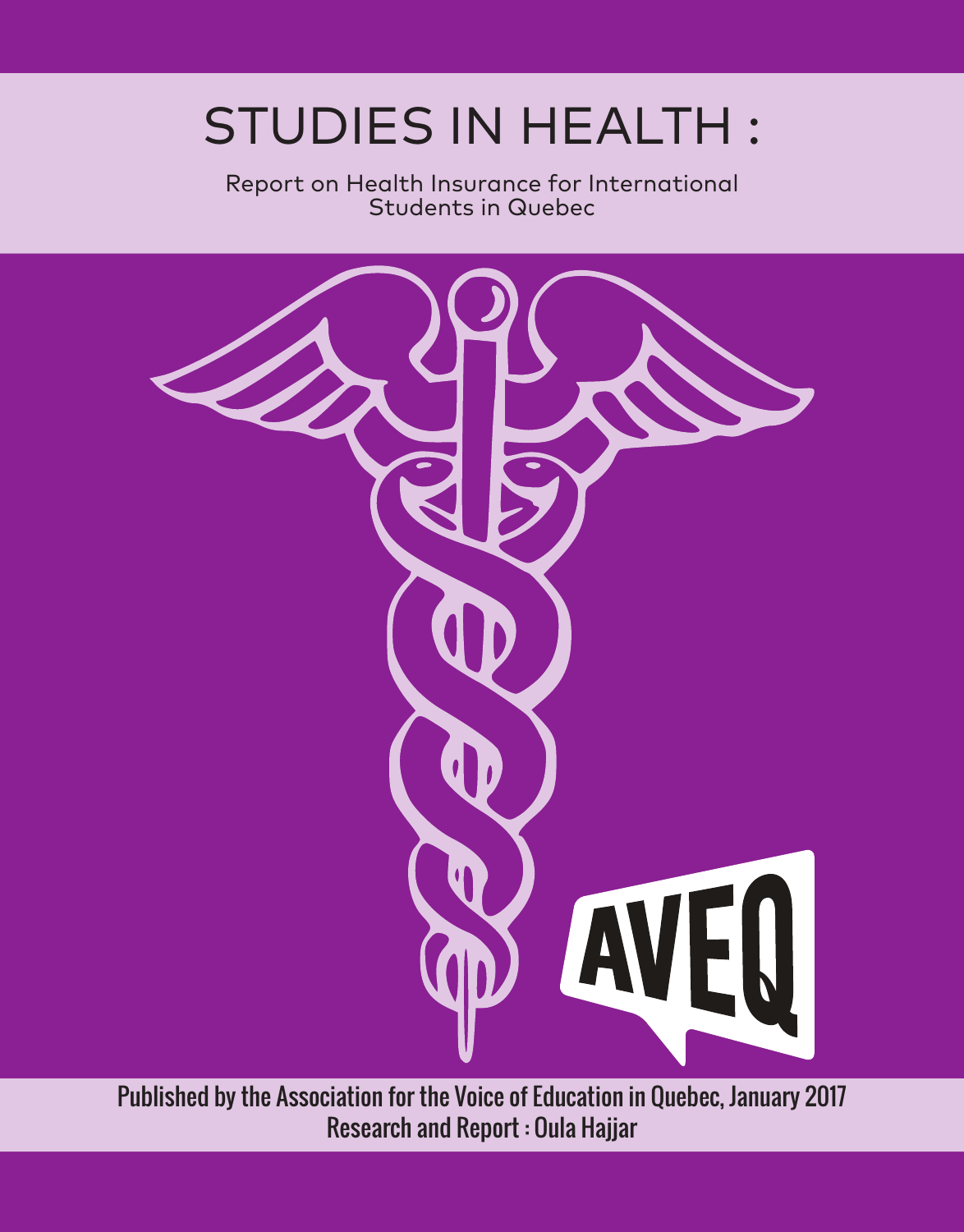This work is licensed under a Creative Commons Attribution-NonCommercial-ShareAlike 4.0 International License



© 2016 Association for the Voice of Education in Quebec

1455, boul de Maisonneuve O. Suite H-711 Montréal QC H3G 1M8

> info@aveq-nous.ca 1-888-994-9177

Research and writing: Oula Hajjar Project Coordinator: Alex Brassard Layout: Isaac Stethem Translation: Gene Morrow

*AVEQ's mission is to defend both Anglophone and francophone students, with particular attention to the realities of students in the regions. AVEQ currently represents 33,000 Québec students, and associations representing 100,000 students are actively participating in its creation.*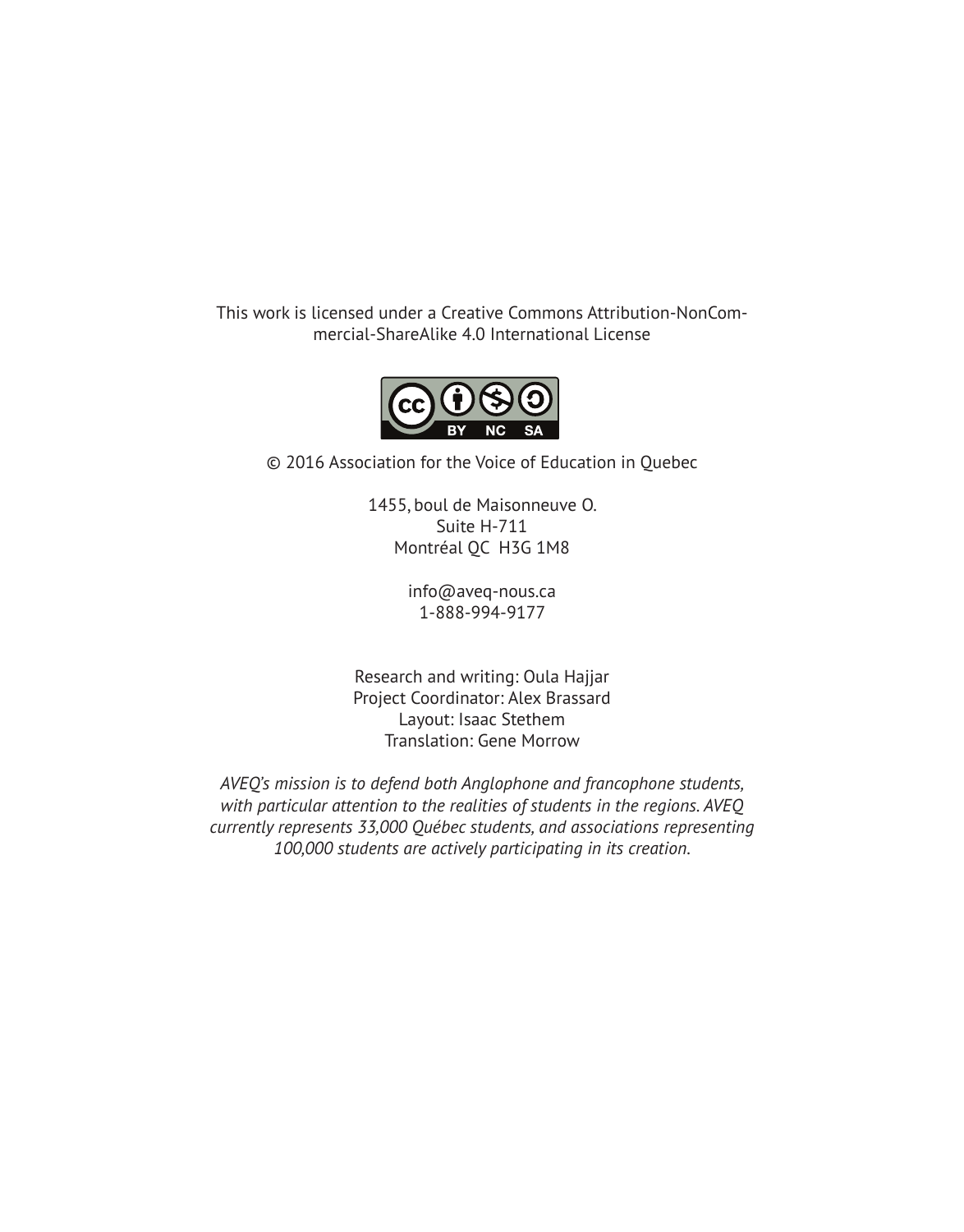## Table of Contents

| <b>Summary</b>                                                                                 | 4  |
|------------------------------------------------------------------------------------------------|----|
| <b>Chapter 1: Literature Review</b>                                                            | 5  |
| 1.2 Previous Studies on the International Student Health Insurance Plans in Quebec             | 8  |
| <b>1.3</b> Health Insurance Programs for International Students in Other Provinces             | 10 |
| 1.4 Health Insurance Programs for International Students Internationally                       | 12 |
| <b>Chapter 2: Methodology and Results</b>                                                      | 15 |
| 2.1 Methodology and Hypothesis                                                                 | 15 |
| 2.2 Results                                                                                    | 15 |
| A Health Insurance Premiums                                                                    | 16 |
| <b>B</b> Understanding the Insurance Policy                                                    | 18 |
| C Limitations on Medical Coverage and Refusals                                                 | 19 |
| <b>D</b> Unreimbursed Fees                                                                     | 20 |
| <b>E</b> Transparency of Costs for Medical Services                                            | 21 |
| <b>F</b> Limited Access and Barriers to Accessing Public Clinics                               | 22 |
| <b>G</b> Choice in Health Insurance Plans                                                      | 23 |
| 2.3 Perspectives from the Individuals Responsible for International Students' Health Insurance |    |
| Plans within the University                                                                    | 24 |
| <b>Chapitre 3: Recommendations</b>                                                             | 26 |
| A Addition of Medical Services to the Current Insurance Plans and Improvements to              |    |
| <b>Medical Coverage</b>                                                                        | 26 |
| <b>B</b> Transparency in the Cost of Medical Services                                          | 27 |
| C Transparency from Universities Regarding Insurance Premiums                                  | 27 |
| <b>D</b> A Non-Discriminatory Healthcare System                                                | 27 |
| <b>E</b> The Right to Choose an Insurance Policy                                               | 27 |
| <b>F</b> Recognition of the Private Insurance Card by Healthcare Providers                     | 28 |
| <b>G</b> Abolishing the Monopoly Held by Private Insurance Companies                           | 28 |
| <b>H</b> Student Participation in the Negotiations with Insurance Companies                    | 29 |
| I Providing a Health Insurance Card under the Régime d'Assurance Maladie du Québec (RAMQ)      | 29 |
| <b>Conclusion</b>                                                                              | 30 |
| <b>References</b>                                                                              | 32 |
| Annex 1: Questionnaire for International Students Enrolled in a Quebec University              | 35 |
| Annex 2: Questionnaire for Individuals Responsible for International Students' Health          |    |
| <b>Insurance Plans within the University</b>                                                   | 36 |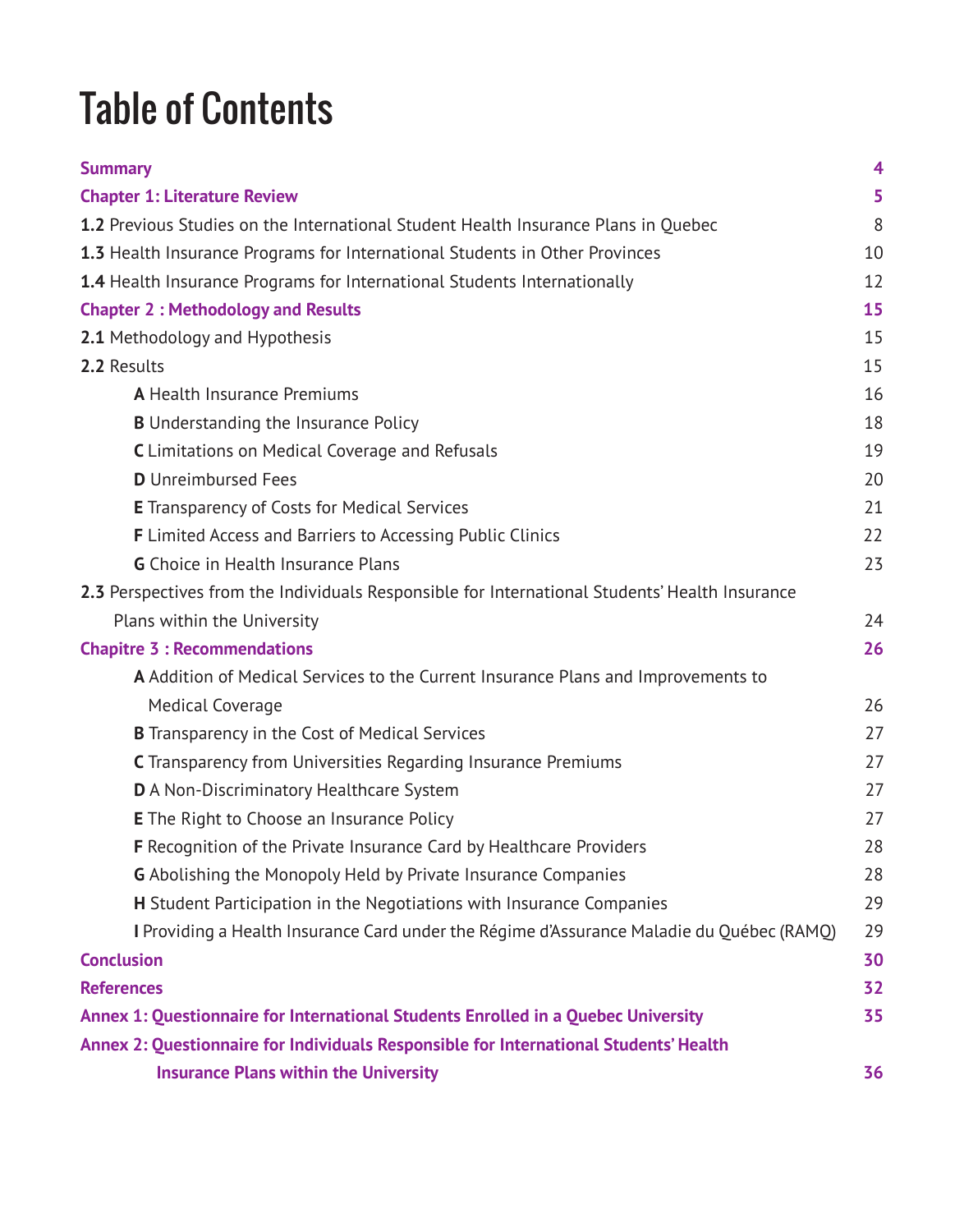## **Summary**

This document presents our study of international students' health insurance plans in Quebec. A literature review is provided that describes the current situation for international students in Quebec and offers comparisons with the situations of international students in several other countries. The second portion of the document focuses on direct research conducted with 52 international students in Quebec. It provides details on the methodology used and the research results collected. The final section gives recommendations arising from the research conducted.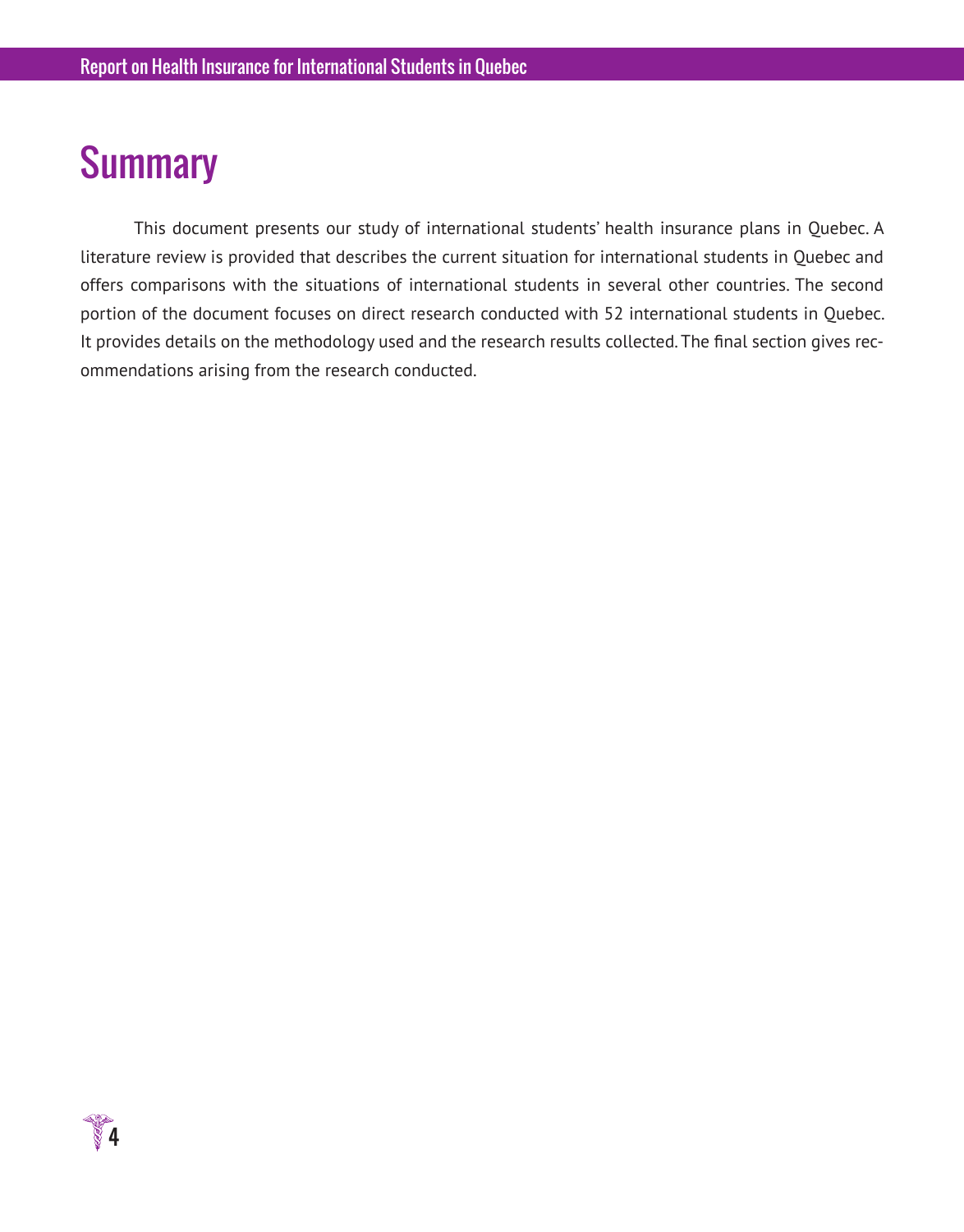## Chapter 1: Literature Review

This chapter provides information on the current situation of international students in Quebec regarding the laws and conditions that regulate their access to health insurance. Information is also provided for other Canadian provinces and several other countries, to offer a global view of the regulations imposed on international students both locally and internationally when accessing health insurance. This research document is focused exclusively on international students at the university level, given that the majority of international students present in Quebec are enrolled in universities. As a result, the situation of international students enrolled in other schools, CEGEPs, or colleges is not taken into account

### 1.1 Health Insurance for International Students in Quebec

Due to regulations put in place by the Quebec Ministry of Immigration, Diversity, and Inclusion and the Ministry of Immigration, Refugees and Citizenship Canada, all international students in Quebec must hold valid health insurance for illness and hospitalizations for the duration of their stay in Quebec. Yet international students do not have the right to be covered under the public healthcare system, the Régime d'Assurance Maladie du Québec (RAMQ), and must therefore purchase private insurance. However, students from Belgium, Denmark, Finland, France, Greece, Luxembourg, Norway, Portugal, Romania, and Switzerland are exempted as these countries have reciprocal agreements with Quebec on social security. Students from those countries are therefore able to join the RAMQ public insurance plan (RAMQ's website, verified on June 20, 2016) and use the RAMQ card, while students from other countries must purchase private insurance. In addition, students who aren't able to join the RAMQ system are not given any choice as regards their private insurer. Quebec's universities are the ones who choose and impose a private collective insurance plan on their students. Universities do not recognize nor accept a student's personal, private insurance plan unless it is issued by the company it has selected. It is worth noting that Quebec's different universities negotiate and contract with different insurance companies and that the fees charged to students vary from one school to the next. There is no uniform system for health insurance available to international students in Quebec. For example, a single international student studying at McGill will pay \$993 for the entire 2016-2017 year, while an international student studying at Concordia will be charged \$1099, even though both universities contract with the same company for their insurance plans—the Blue Cross. Université Laval, Université de Montréal, Université de Sherbrooke, and all of the affiliated establishments in the University of Quebec network (see Table 1) contract with Desjardins Insurance for their insurance plans. According to Université de Montréal's International Student Office, international students will be paying \$972 for 2016-2017. Desjar-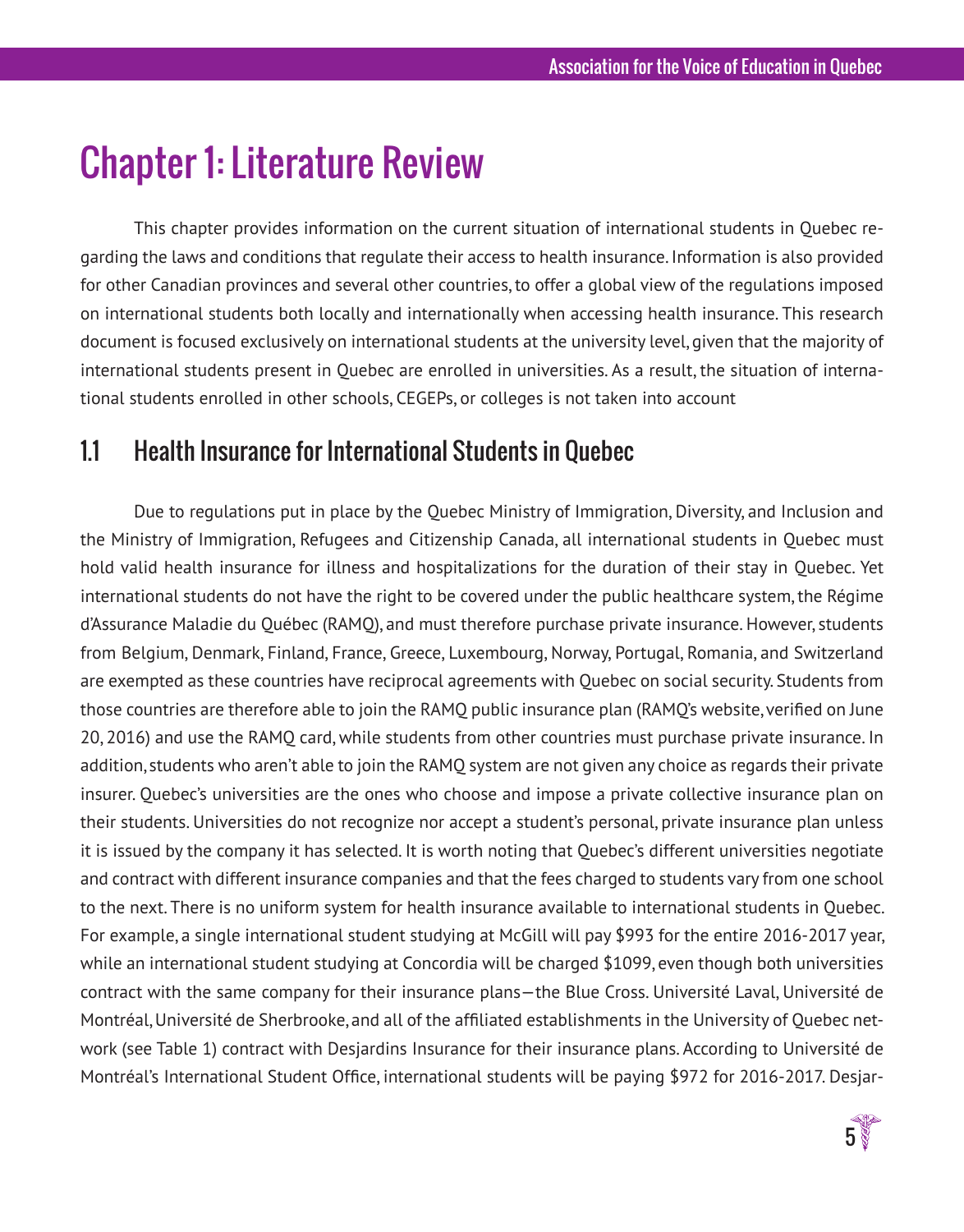dins charges the same amount to every student enrolled in its plan, regardless of their university, contrary to the Blue Cross. Desjardins Insurance is charging a fixed amount of \$972 for the 2016/17 academic year, for a single student with no dependents. In examining the insurance policy provided by Desjardins' collective insurance plan (policy Q178), one notes that the medical coverage offered is far from guaranteeing a student's basic health needs. The plan includes many limitations, such as a maximum of 30 days per year in hospital or a maximum of \$10,000 for kidney dialysis, as well as many exclusions such as hearing aids or annual medical examinations. The webpage dedicated to international students' medical coverage at UQAM lays out the situations that can restrict a student's access to coverage very clearly: for example, pre-existing conditions, pregnancy, or interruptions to the student's stay in Quebec (UQAM, formalités administratives



des étudiants étrangers, page consulted on June 20, 2016)—in order to highlight the exceptions that can affect the coverage international students' receive from their medical insurance.

In terms of premiums, the private insurance offered by Sun Life Financial to international students enrolled at HEC Montréal is the least expensive. Students are charged \$636 a year in all programs other than the

MBA. MBA students are charged \$711 per year.<sup>1</sup>

None of the private insurance plans listed above cover dental care or optometry, regardless of the company. International students can choose to enroll in the complementary insurance plan offered by

<sup>1</sup> Assurance obligatoire de HEC Montréal offerte par la Financière Sun Life http://www.hec.ca/etudiant\_etranger/regulier/preparer\_depart/assurance\_maladie/etudiant\_etranger\_regulier\_assurance\_sunlife.html#59761

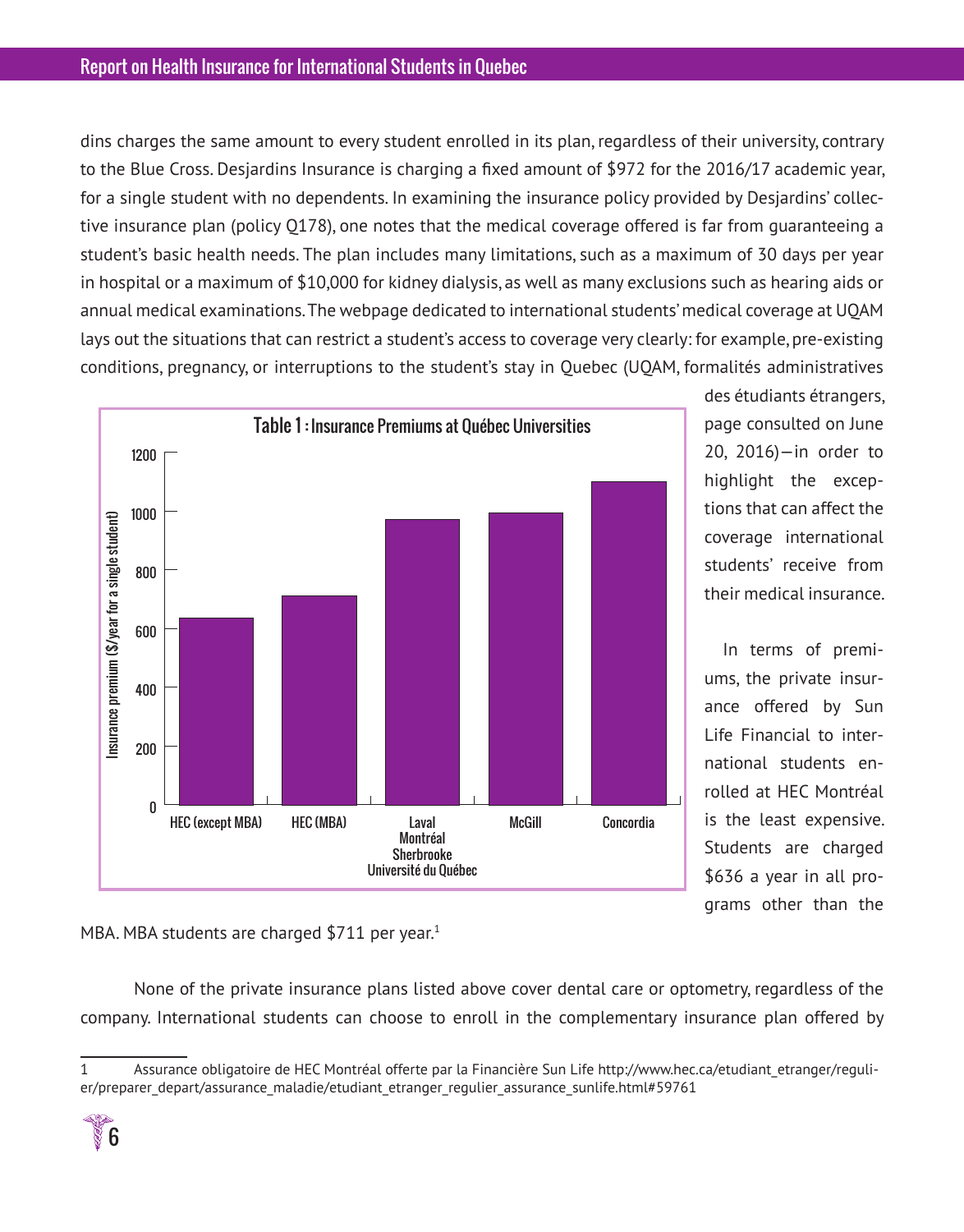Quebec Student Health Alliance (ASEQ) just like other students in Quebec. However, according to ASEQ.<sup>2</sup> international students are only eligible for the dental portion of their collective health and dental plan, given that they do not hold a provincial health insurance card from RAMQ.

In short, there are three insurance companies that offer health insurance to international students in Quebec: the Blue Cross for Concordia and McGill, Sun Life Financial for HEC Montréal, and Desjardins Insurance for Université Laval, Université de Montréal, Université de Sherbrooke and Université du Québec and its affiliated establishments. Although most of the universities in Quebec work with the same insur-

ance companies, the contracts that are negotiated are not uniform. Different universities have different costs and coverage. There is no single, universal collective plan available to all of Quebec's universities.

These facts are truly brought to light when examining specific cases, such as the case of Awa Cheikh Diop. A student at Université du Québec à Chicoutimi (UQAC), she found herself with a \$100,000 hospital bill following a prema-

#### Table 2 : Universities participating in Desjardins Insurance's group insurance plan for international students

- Université Laval
- Université de Montréal
	- École Polytechnique
- Université de Sherbrooke
- Université du Québec
	- Université du Québec à Montréal
	- Université du Québec à Trois-Rivières
	- Université du Québec à Chicoutimi
	- Université du Québec à Rimouski
	- Université du Québec en Outaouais
	- Université du Québec en Abitibi-Témiscamingue
	- Institut national de la recherche scientifique
	- École nationale d'administration publique
	- École de technologie supérieure
	- Télé-université

**Source :** *UQAM web site, medical coverage for international students, page accessed 22 June 2016 http://vie-etudiante.uqam.ca/medias/fichiers/vous-etes\_etudiant-etranger/Q178\_fr\_ br\_2013.pdf*

ture birth that Desjardins Insurance refused to cover, stating that it was a "pre-existing condition" as she had become pregnant when she was visiting her husband in Senegal (Radio-Canada, 2016). Desjardins insists that she was not covered while travelling outside the country, even though the premiums paid by the student were for a full 12-month period. Unfortunately, although we tried to contact Mrs. Diop via her student association, UQAC, and her personal contact information, we received no response for further

2 Alliance pour la santé étudiante au Québec, www.santeetudiante.com

7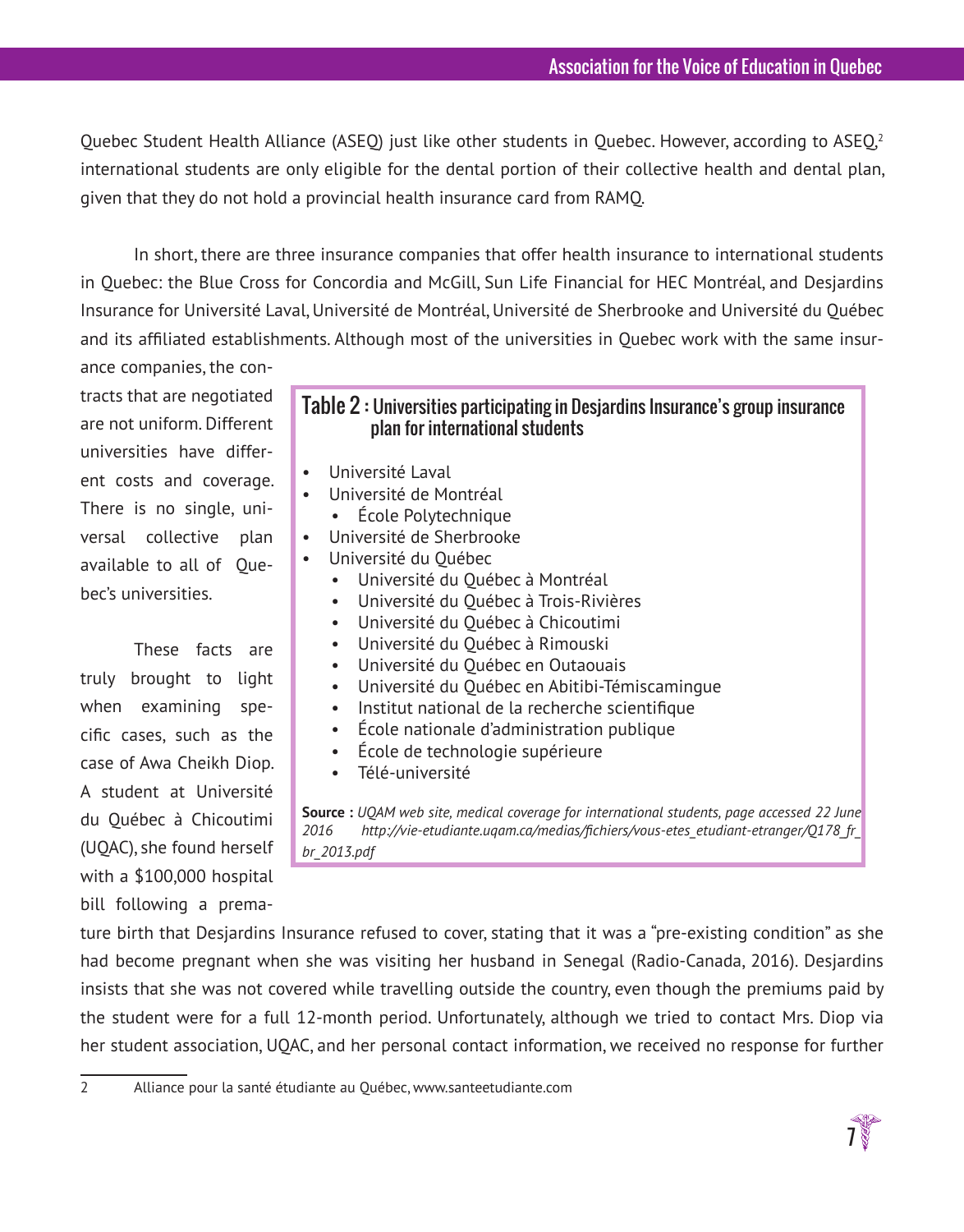information. Nonetheless, this case, as with many others like it, help to explain the vulnerable position of international students due to their lack of adequate health insurance. This situation is further exacerbated by the constant efforts of insurance companies to exploit loopholes in their policies so as to avoid their responsibility to protect the health and well-being of international students who are faced with unexpected health issues.

### 1.2 Previous Studies on the International Student Health Insurance Plans in Quebec

Very little has been written on the subject of international students' health insurance in Quebec. The subject has rarely been addressed by either student associations or universities, despite a constant growth in the number of international students in the province. According to the Canadian Bureau for International Education, Canada is ranked as the 7th most popular destinations for international students. Of the students coming to Canada, 86% choose to study in either Ontario, British-Columbia, or Quebec. Quebec is the third most popular province for international students in Canada. In 2014, a total of 47,521 international students came to study in Quebec, representing 14.2% of the international students in Canada.

According to the Bureau de coopération interuniversitaire, McGill attracts the most international students in the province, with more than 9,200 international in the fall of 2015. Following it are Concordia and Université de Montréal, with 5,900 and 5,600 international students respectively. After that are Université Laval and UQAM with 3,800 and 3,500 each.

According to a 2013 study conducted by the student association at Polytechnique, international students face a large number of challenges while studying in Quebec. Their report describes several cases in which the insurance company, Desjardins, refused various requests for reimbursements for medical expenses. The report also highlights substantial delays in the reimbursement of fees, with students forced to pay for their medical services up front and then seek a subsequent reimbursement from the insurance company. International students at Polytechnique made it clear that this system is deeply problematic, as most students lack the financial means to cover the costs for such a long time while waiting for their reimbursement. They are also often faced with unexpected refusals of their reimbursement requests, as well as unpredictable financial fees. The report even describes cases of "psychological harassment" towards certain students, as well as a lack of interest for students' health from the insurer. The report goes on to say that the insurance place for these students "does not fully respond to the needs of international students" and that some of the services offered are not particularly useful (aep.polymtl.ca, 2013, quotation translated from

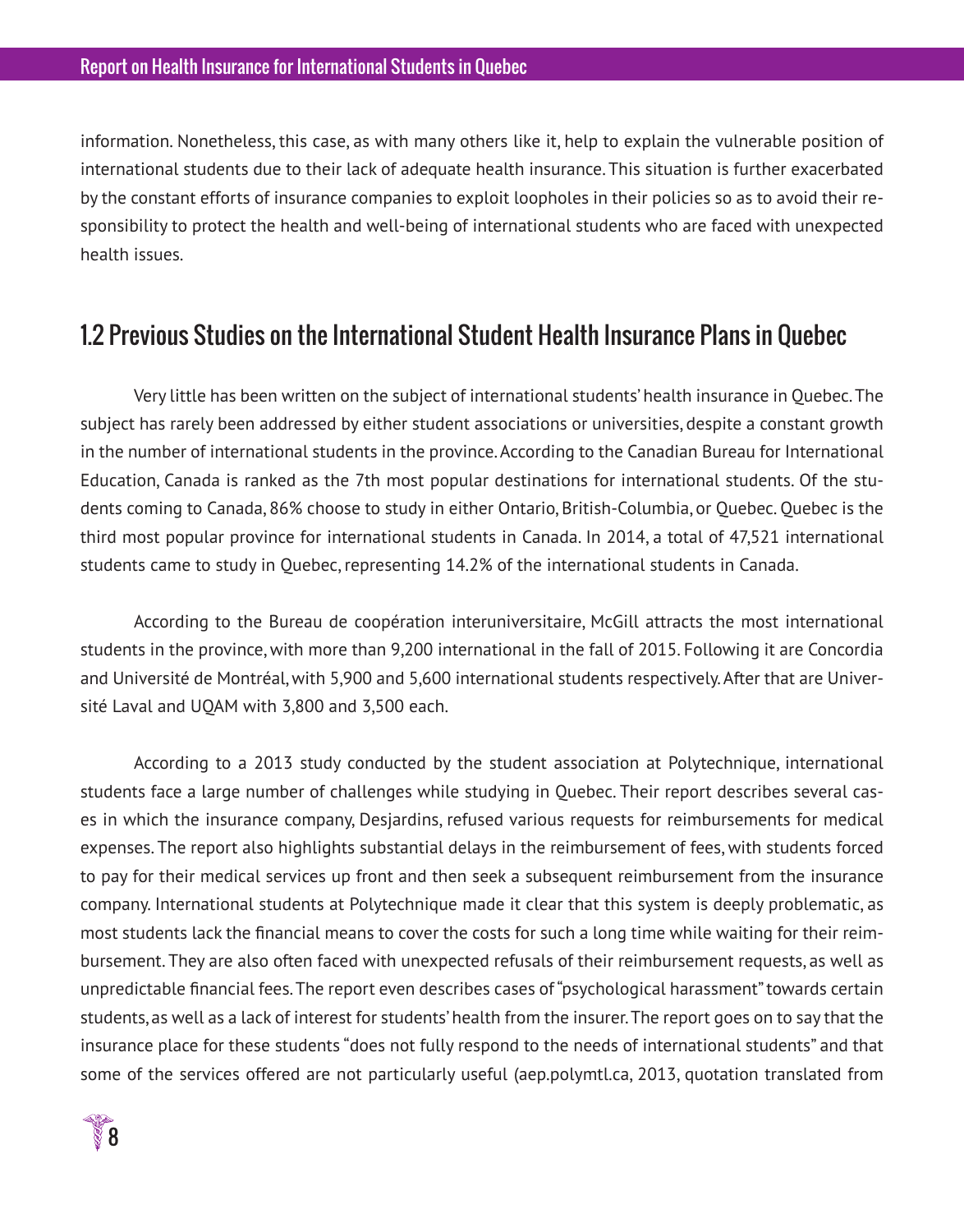French).

This study clearly demonstrates how the health insurance offered by Desjardins to Polytechnique's international students fails to meet their needs and fails to adequately protect their health and well-being. Despite the high-cost of premiums, the insurance provided fails to meet students' needs, particularly as many of the services they are interested in are not covered.

Another report, prepared in 2006 by CROP, polling and market research, briefly covers international students' opinions regarding their health insurance plans. The study, conducted with international students in Montreal, found that 82% of respondents had had difficulties related to administrative aspects of their studies (including health insurance) (CRÉ de Montréal, 2006). Unfortunately the report does not go into detail regarding the types of difficulties students faced. The report recommends improved "access to information and regulations on administrative procedures" from both educational institutions and government bodies.

The Quebec Federation of University Students (FEUQ) produced a brief on the importance of international students to Quebec as part of the consultations for Quebec's 2012-2015 immigration plan. The brief deals with the tuition costs for international students in Quebec but also touches on the problematic cost of health insurance, which is imposed on international students. It also covers the unpredictable increases in costs for certain services, including those that are rarely used by students. In its brief, the FEUQ asked that the government act to reduce the financial cost of private insurance plans, which are forced onto international students.

In 2009, the Mouvement des Associations Générales Étudiantes de l'Université du Québec à Chicoutimi (MAGE UQAC) produced a research report evaluating the support services offered to international students by UQAC during their recruitment, their arrival, while they are getting set up in the city, and their integration into the university and province. It also describes the challenges they face during each of these stages. The report shows that 51.1% of students polled were either satisfied or very satisfied with the help they received in signing up for their health insurance, while 31.7% were dissatisfied or very dissatisfied. However, the report does not go into any detail regarding the reasons for students' dissatisfaction. The issue of health insurance is only very briefly covered in the survey, and students were not given the chance to provide additional comments on why the service provided did not meet their expectations.

Problems linked to health insurance go beyond international students, affecting students who come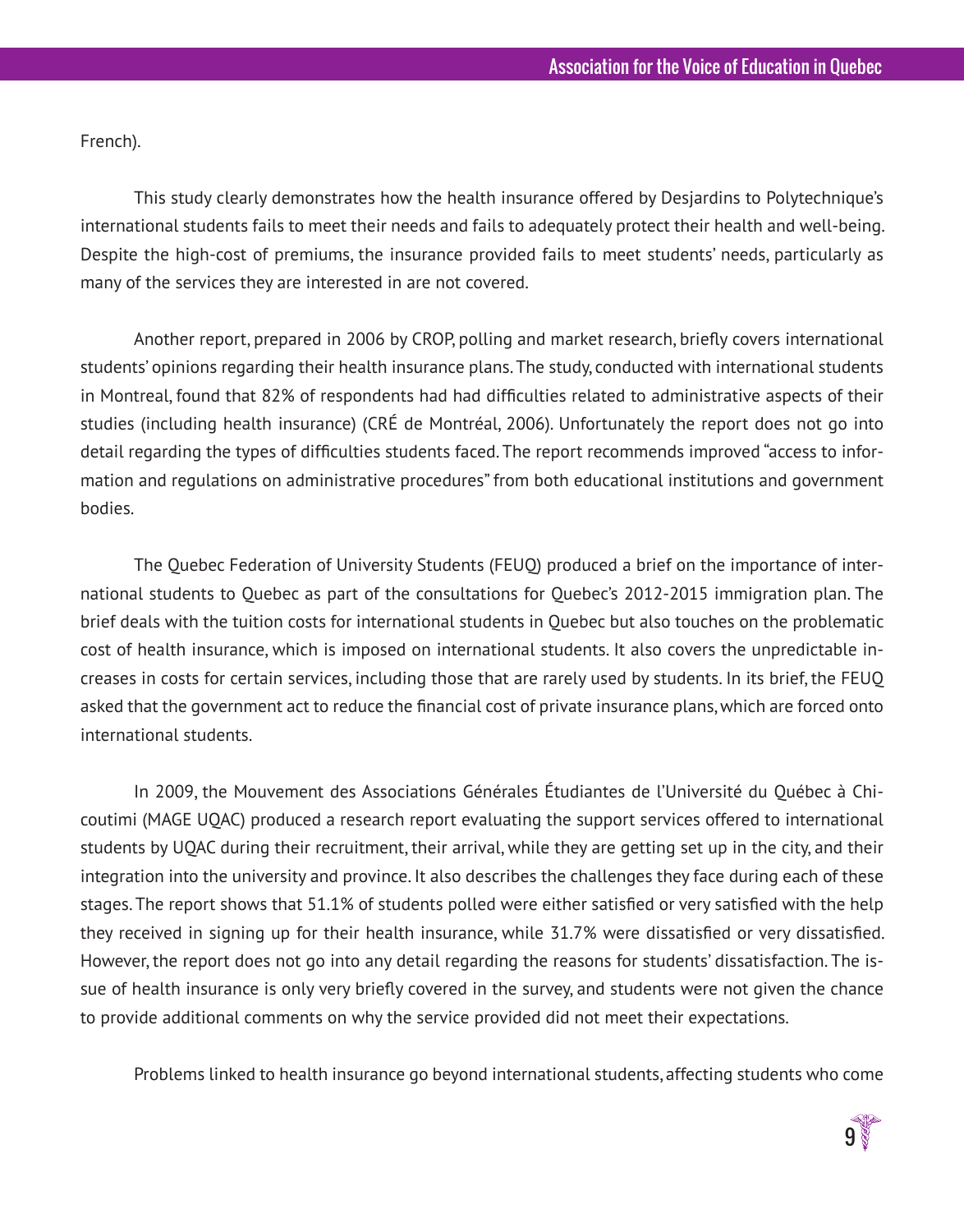from other Canadian provinces to study in Quebec as well. An article titled "Défis administratifs des étudiants canadiens",<sup>3</sup> published in Université de Montréal's independent student newspaper Quartier Libre on October 2, 2012 touches on the issues faced by Canadian students when trying to access healthcare services in Quebec. Canadian students studying in Quebec are not allowed to join the provincial health insurance plan, the Régie de l'assurance maladie du Québec. Kyle Krawchuk, who came to Quebec from British-Columbia for his studies, is quoted as saying that he "had to pay \$600 out of pocket and then request a reimbursement from British-Columbia by filling out a form meant for international students!"<sup>4</sup>

Beyond their health insurance, international students tend to be in a more vulnerable position in general during their studies. This is due to a combination of financial, administrative, linguistic, and other challenges. The Conférence des recteurs et des principaux des universités du Québec (CREPUQ)<sup>5</sup> submitted a brief to the Conseil supérieur de l'éducation (CSE) that dealt with "access to education and successful educational outcomes with the goal of building an inclusive system of education".6 The primary goal of the brief was to highlight the main challenges faced by international students. Although it doesn't specifically address the problems of healthcare coverage, it covers many of the other serious issues international students face in the province, many of which tie into the problem of health insurance indirectly—particularly as concerns the problem of financial vulnerability. One of the main topics dealt with in the brief is a general lack of financial resources. Most international students face important financial problems due to the high cost of their tuition and the fees required for their immigration status (study permit, entry visa, etc.). Generally, international students are barred from accessing bursaries while studying, which are generally reserved for Canadian students. As a result of these realities, the health insurance system to which they're subjected only acts to further their precarious financial situation, due to its costly premiums and the necessity of paying their medical fees out of pocket.

### 1.3 Health Insurance Programs for International Students in Other Provinces

Since healthcare falls under provincial jurisdiction, each province has its own system. Naturally, international students in each province are therefore subject to different regulations. In several other Canadian provinces and territories, international students are barred from joining the public health insurance plans, as in Quebec.

<sup>6</sup> L'accès à l'éducation et l'accès à la réussite éducative dans une perspective d'éducation pour l'inclusion



<sup>3</sup> Administrative Challenges for Canadian Students.

<sup>4</sup> Translated from the original French.

<sup>5</sup> Conference of University Rectors and Presidents of Quebec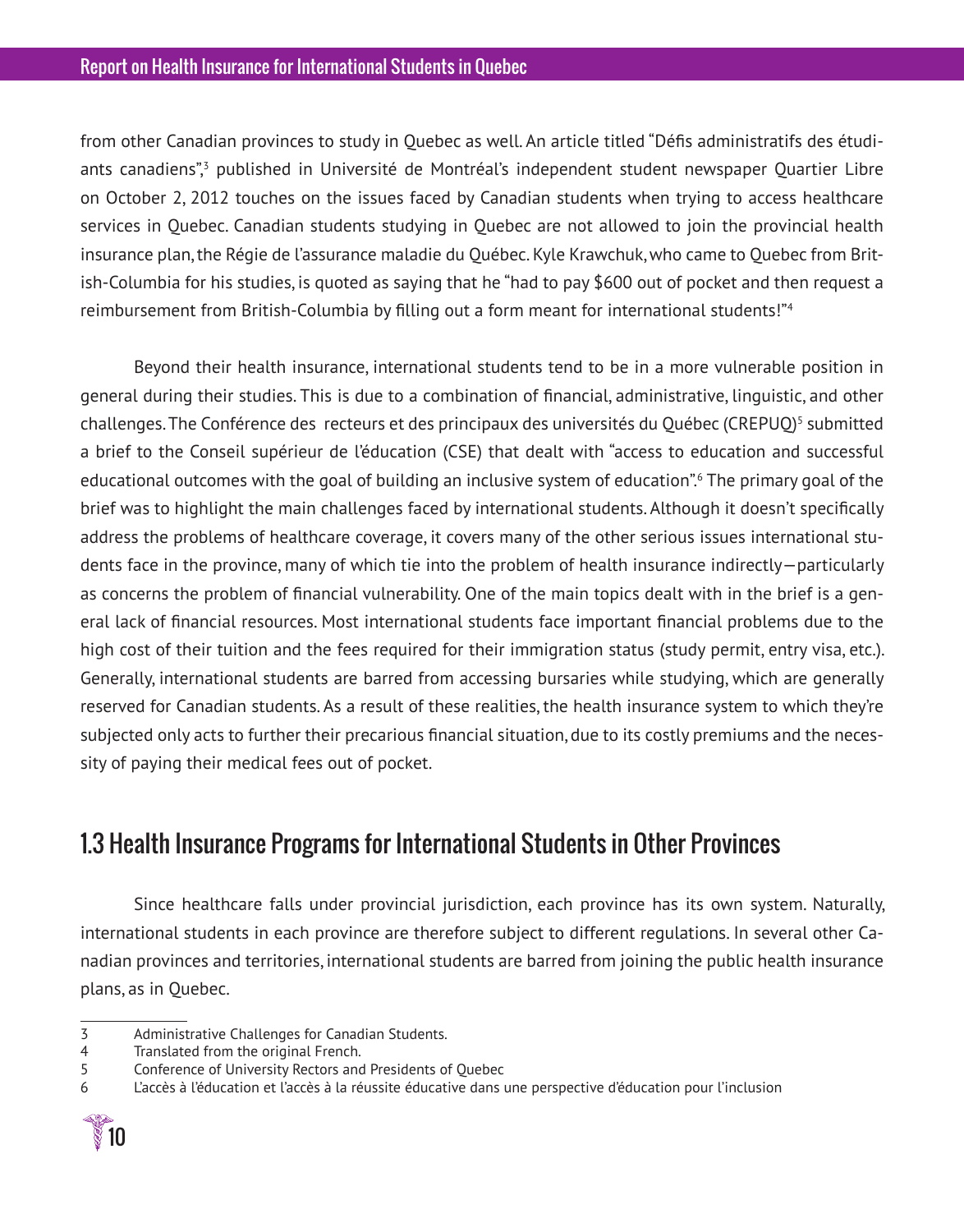In examining other provinces' health insurance policies, we can see that Quebec is not the only one that bars international students from joining its provincial health insurance plan. New-Brunswick, Nova-Scotia, Ontario, Prince Edward Island, and the Yukon territory all share that policy. On the other hand, Alberta, British-Columbia, Manitoba, Newfoundland and Labrador, and the Northwest Territories allow international students to join their public health insurance plans.

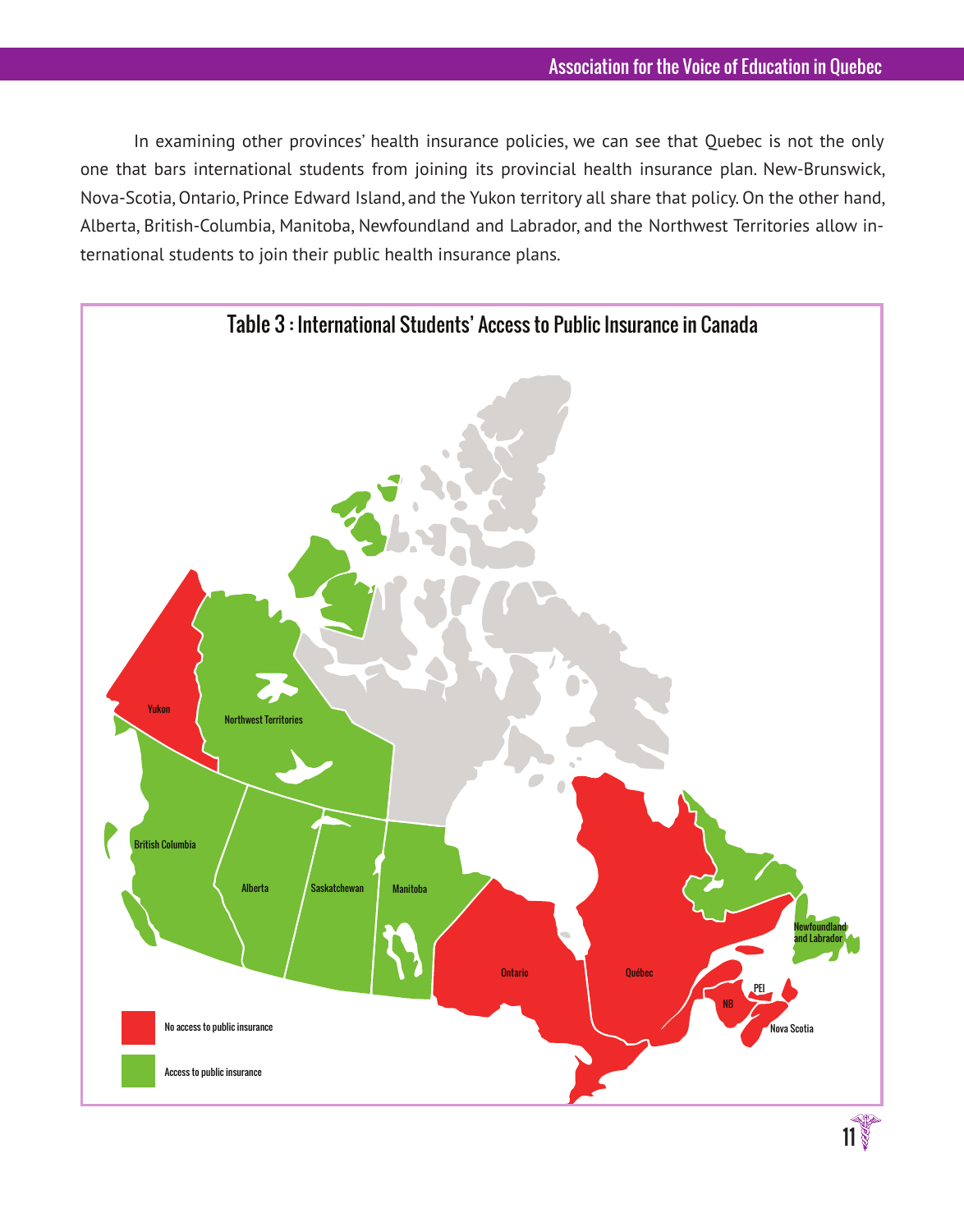Although international students in Ontario are barred from joining the Ontario Health Insurance Plan, they are instead required to join the University Health Insurance Plan (UHIP7 ), which is "obligatory for all international non-residents who are studying or working in a participating university or affiliated college in Ontario" (UHIP's website, consulted on June 24, 2016). Due to the UHIP, all of Ontario's international students are placed under a single private health insurance plan, provided by Sun Life Financial. This renders the system more uniform and accessible to these students, regardless of their university. It also provides for better controls on the system due to clear, centralized regulations. The University of New-Brunswick requires its international students to hold private insurance, but it allows students to opt-out of its insurance plan if they can prove they are covered by another, valid health insurance plan. The annual insurance premiums for students is \$966 for the 2016-2017 academic year. Universities in Nova-Scotia require their students to hold a private insurance plan from the Blue Cross.

Provinces that allow international students to join their public health insurance plans charge them a monthly fee to do so. For example, all residents staying in British-Columbia must join the provincial health plan (Medical Services Plan of B.C (MSP)), including international students. The plan's monthly fee varies based on the individual's annual revenue and the number of dependents to be included. In Alberta, international students who hold a valid study permit and who will be staying in the province for at least a year can join the provincial health plan. Students with a study permit of less than a year but who are planning on staying in the province for at least a full year are also eligible. This is also the case in Manitoba, where international students have been allowed to join the province's public health plan since April 1st, 2012. International students must have a study permit that is valid for at least 6 months to be eligible. Saskatchewan doesn't have any criteria for the length of the study permit. Any student who holds a valid study permit and has a residence in Saskatchewan is eligible to join the provincial health plan, without having to pay any fees to do so. A student's family members are also eligible to join the province's health plan if they have the appropriate immigration documents to be residing in Saskatchewan and a valid proof of residence.

### 1.4 Health Insurance Programs for International Students Internationally

Health insurance coverage for internationals students varies from country to country, depending on local laws and regulations. In England, Wales, and Northern Ireland, all international students enrolled in a

7 RAMU in French.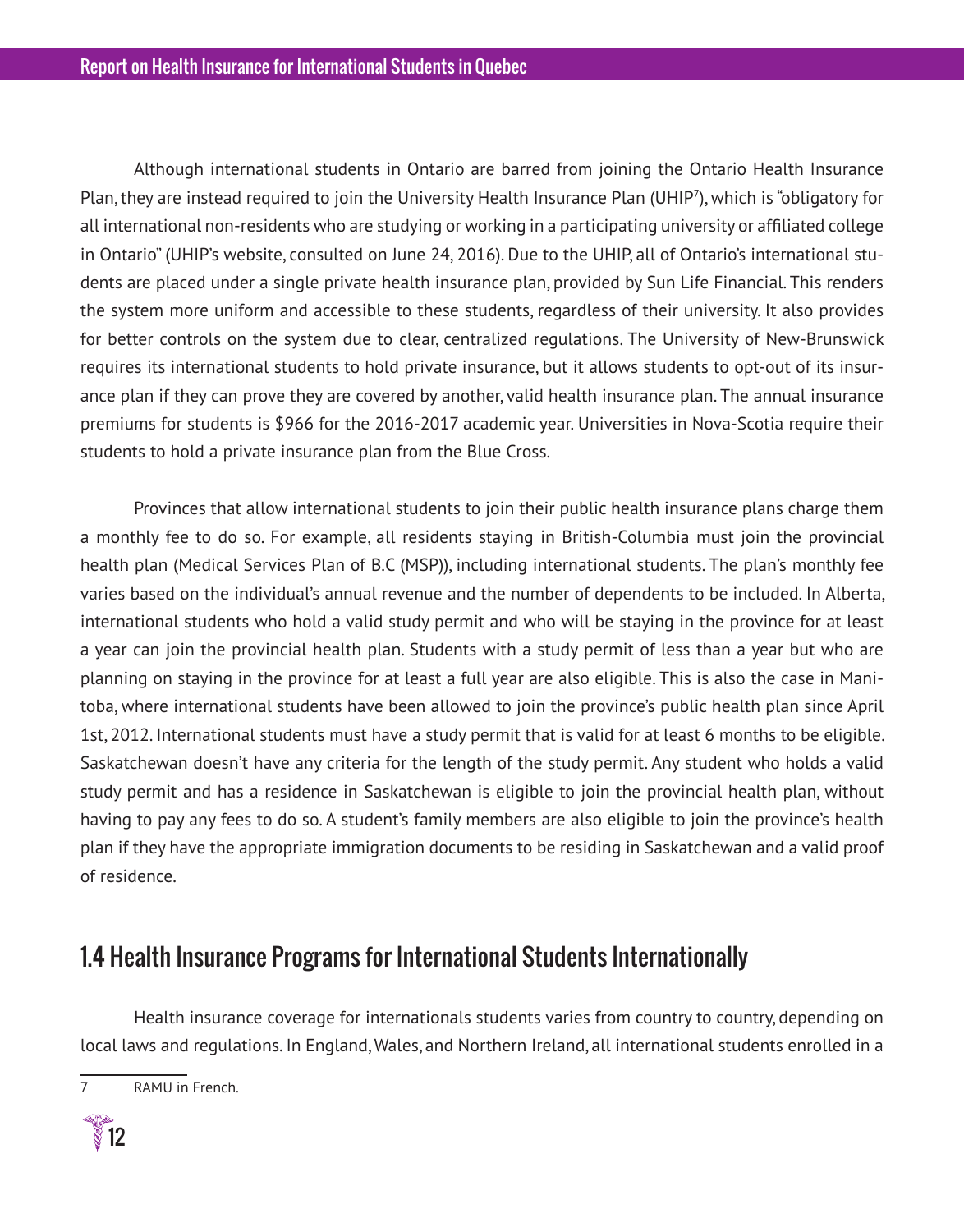program of study that exceeds six months can join the United Kingdom's public healthcare system, the National Health Service (NHS). In such cases, international students are considered as residents of the UK. For programs that are less than six months, only students who have received some form of financial support from the government can join the public health system. International students who aren't eligible to join the NHS still have free access to services in hospitals or from a doctor for medical emergencies that can't be put off until the student returns to their country of origin (UKCISA, page consulted on June 28, 2016). As of May 6, 2015, the United Kingdom requires a fee of 150 pounds sterling per year from non-European international students, to contribute towards healthcare. The government wants international students to contribute financially towards the cost of healthcare services. According to the British government, this healthcare fee makes up only 1% of the total costs related to a three year degree in the UK (Official website of the United Kingdom, page consulted on June 28, 2016).<sup>8</sup>

In France, international students are required to join a health insurance plan known as "social security". International students' access to social security comes with an annual fee of 213 euros, according to the information for the 2014-2015 academic year (website of assistance-étudiants.com, page consulted on July 2, 2016). This system of healthcare treats international students exactly as their local counterparts for any illnesses or births during the entire academic year. The system applies equally to international students from Europe or elsewhere. Further, there is a system known as State Medical Aid (SMA) that is specifically provided for international students who do not possess residence documents (website cmu.fr consulted on July 2, 2016). To access SMA, students must not have any form of residency documents, must have resided in France continuously for at least three years, and be considered as low-income. The healthcare system in France therefore protects all international students, regardless of their situation. It provides all students in the country with access to medical coverage, regardless of their nationality or status, which can protect them in cases of emergency or illness.

As for the northern European countries, Norway allows non-European international students to join its national health insurance plan as long as they are studying for at least one year (website nav.no, page consulted on July 3, 2016). International students in Finland who are enrolled in an undergraduate or master's level program are allowed to join the national students' insurance plan (F.S.H.S) as long as they are members of a student union and have paid their membership fees to it. Additional fees are charged to international students for access to the insurance plan. Access to the health insurance plan does not end with a student's studies as long as they remain members of a student union (website yths.fi, page consulted on July 6, 2016). In Sweden, international students who are granted residency for one year or more have the

8 https://www.gov.uk/government/news/uk-introduces-health-surcharge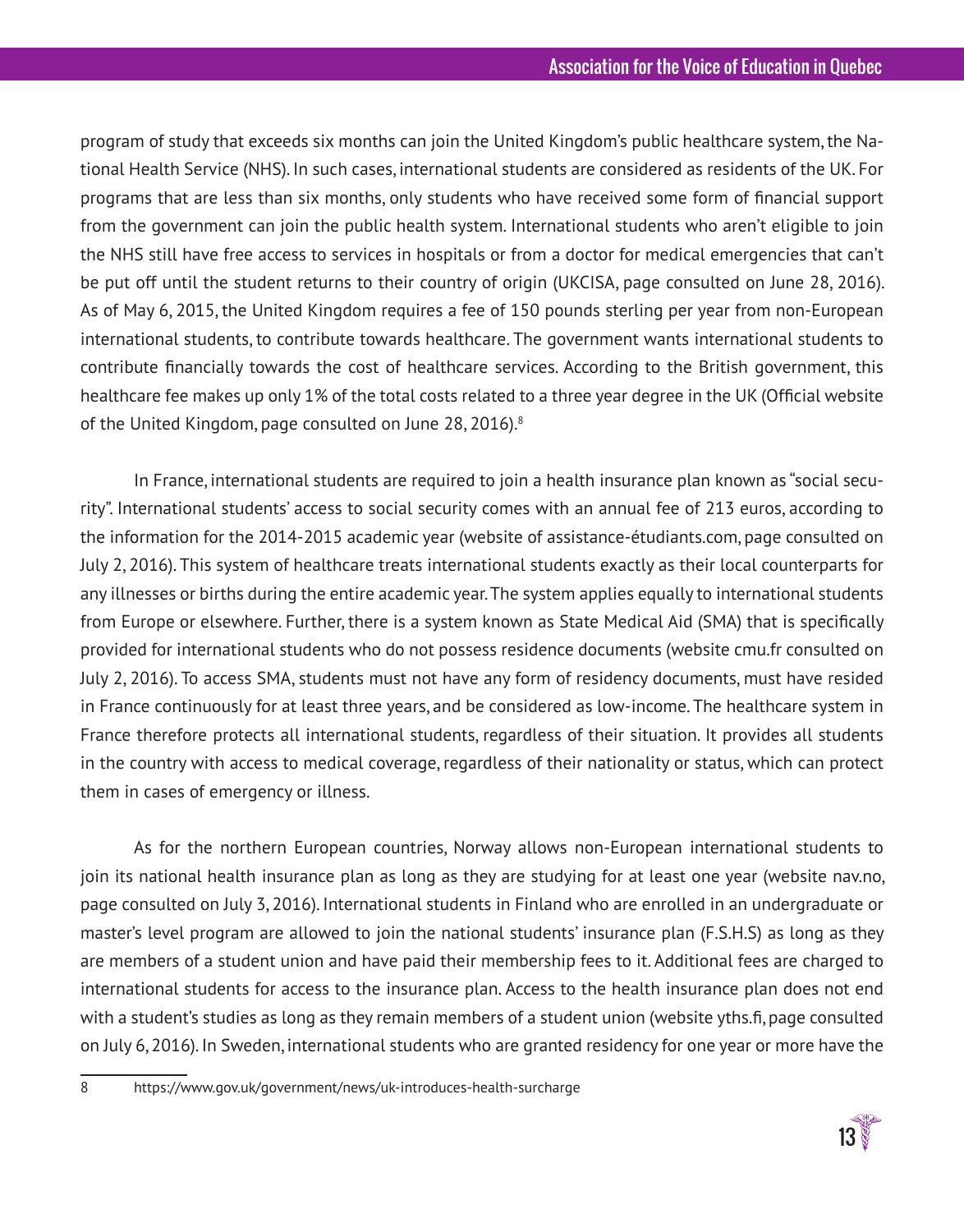right to a Swedish identity card and can then pay the same medical fees as Swedish citizens for the medical services they receive (website kth.se, page consulted on July 15, 2016).

The health insurance system for international students in Australia is similar to Quebec's. As such, international students do not have access to the public health insurance system and must purchase private insurance instead. However, the Australian government has a list of approved insurance companies with which it has agreements to offer these plans.

We can remark that health insurance for international students in other countries tends to be more accessible and, in a majority of cases, allows international students to join the public health system. This naturally creates a more uniform and accessible health system for all students. In those places where students are not allowed to join the public system, most countries instead regulate the health insurance system for international students, ensuring clear and consistent regulations that promote better protection of students. We can also see that students who are asked for an additional contribution towards their health insurance usually find themselves with coverage that is very close to that afforded to local students. This grants them a better access to healthcare in a system that is both fairer and more egalitarian.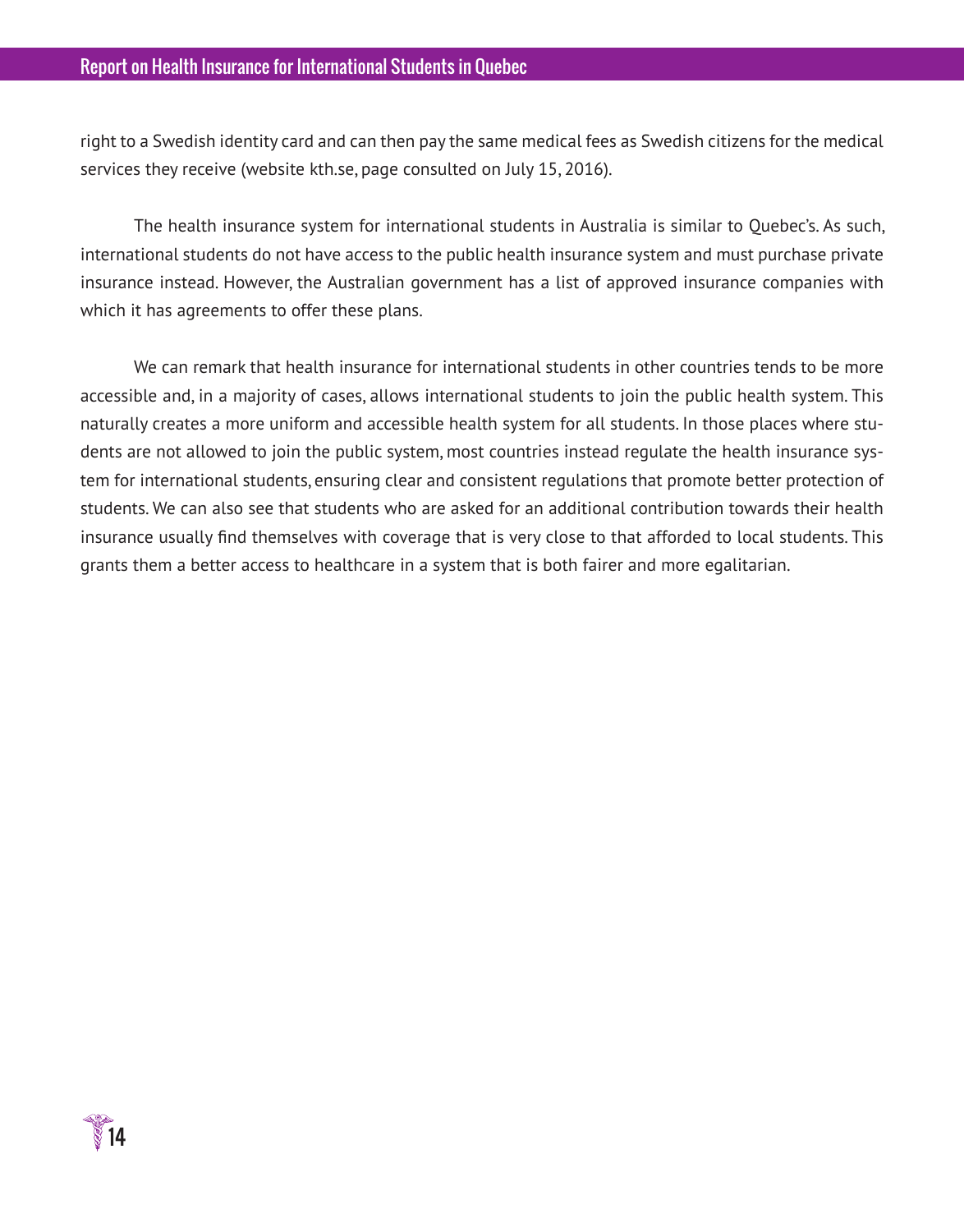## Chapter 2 : Methodology and Results

### 2.1 Methodology and Hypothesis

The object of this study is to better understand the challenges faced by international students in Quebec as regards their health insurance. Subsequently, recommendations are made that could help improve this situation and the medical coverage being offered. When conducting the literature review, we found very few studies that on this subject, especially as regards the impact of acquiring private insurance plans on international students. This absence reinforces this study's importance.

The hypothesis formed in our comparisons to other Canadian provinces, as well as several other countries, is that the system of health insurance offered to international students in Quebec is in need of significant changes if it is to provide students with better protections. We will seek to investigate this hypothesis by directly addressing those who are involved in the system of international student health insurance: international students who have had to use the healthcare system while in Quebec and those who have had problems with their private insurance coverage, the individuals who are responsible for managing health insurance policies for international students within universities, and individuals who are involved in efforts to improve the health insurance system for international students in Quebec.

We conducted interviews and collected data directly with the individuals and groups given above to gain a multifaceted view of the realities lived by those involved in the system, providing concrete arguments to support our hypothesis. To facilitate our data collection, we created two surveys: one that is addressed to international students in Quebec universities and another that is addressed to the individuals responsible for managing the health insurance plans for international students within universities. Copies of these questionnaire are provided in annex 1 and 2 of this report.

### 2.2 Results

Following an on-site collection of qualitative data, we were able to directly contact international students enrolled in various universities throughout Quebec. Several methodologies were employed to contact these students. Various student associations helped us in disseminating information and put us into contact with students who were interested in participating in the study. We managed to collect datat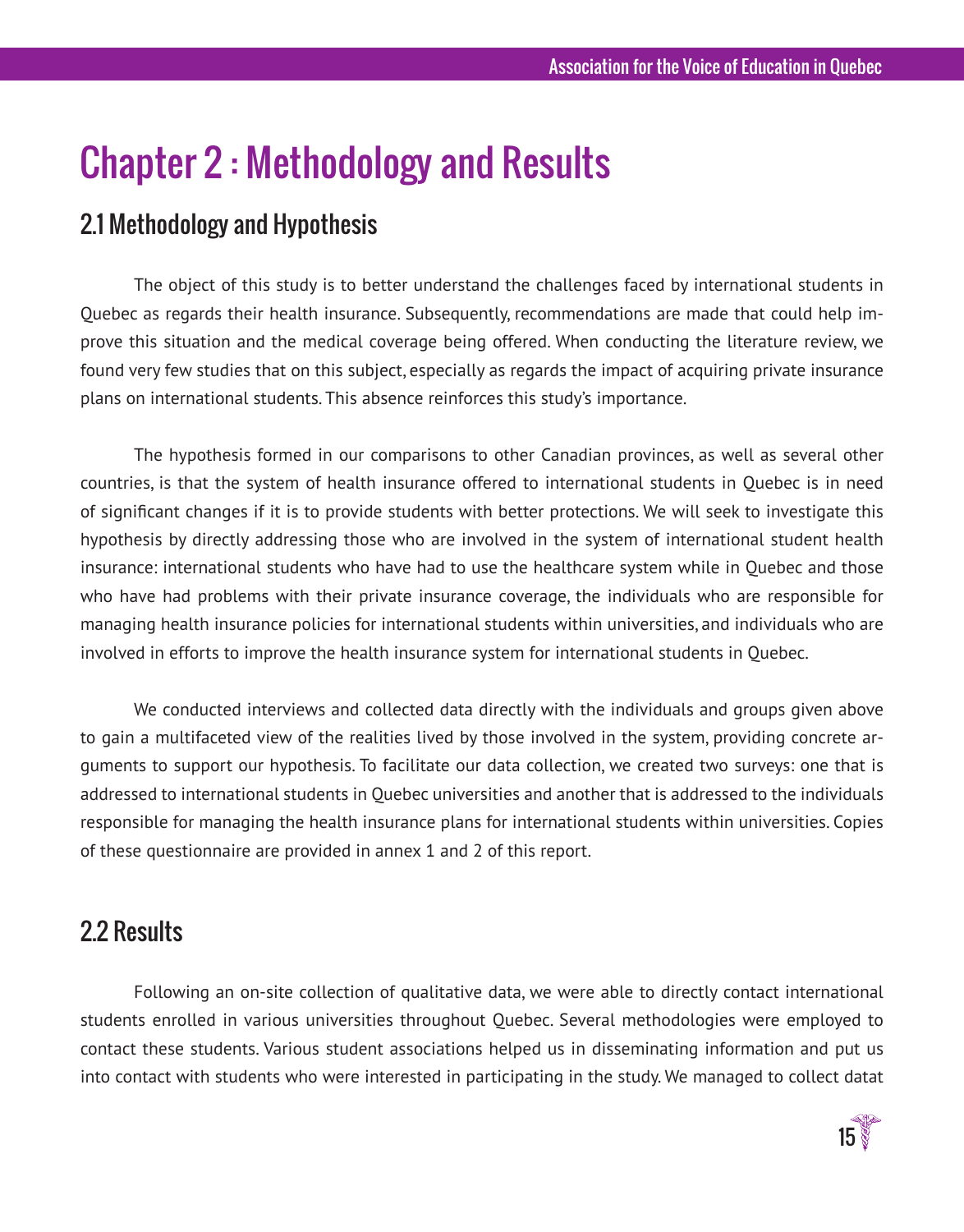from 52 international students who are currently in Quebec at all levels of study. We were able to collect qualitative information by means of a survey that measured students' satisfaction with their health insurance. It also assessed how familiar they were with all of their rights and obligations under the plan, in other words: how well they understood their coverage while here in Quebec. A copy of the questionnaire is provided in Annex 1 of this report. To maximize the number of respondents, we utilized several methods: in-person interviews, telephone interviews, and an online questionnaire. Without a doubt, in-person and telephone interviews are the most effective methods, as they allow for an improved collection of detailed information with further questions. On the other hand, data-collection through online surveys was the easiest method, given the difficulty of locating participants for the study. It was also bolstered by the fact that most students have very charged schedules—an online survey allows students to find time in their own schedule. Students associations assisted throughout the process, particularly in disseminating information to students. The student association at Concordia University and McGill were particularly helpful. Information was also collected from the individuals responsible for managing international students' health insurance plans within universities to better understand their opinions on the current system and to see if they are aware of the realities lived by the students who are subject to it.

To begin, we will examine the information that was gathered from current international students by describing the results of our investigation in detail. We remarked right away that most of the international students that participated in the study have had difficulties when using their private insurance card. We took care to fully describe the information shared with us and the difficulties faced by students in the following sections.

We were able to collect data from 52 international students, with the following breakdown between universities: 35 from Concordia University, 8 from McGill, 2 from Université Laval, 1 from Université du Québec à Rimouski, 1 from the École de Technologie Supérieure, and 5 who declined to provide their university. Despite our efforts to encourage participation from across Quebec, including direct contact with around a hundred student associations from around the province, we were not able to garner respondents from each university. Nonetheless, the information collected remains pertinent and constructive, allowing us to draw conclusions and form recommendations for consideration.

#### A Health Insurance Premiums

Many students highlighted the costs associated with their obligatory private insurance plans. Students find that the insurance premiums are high and reported that they continue to increase year over year

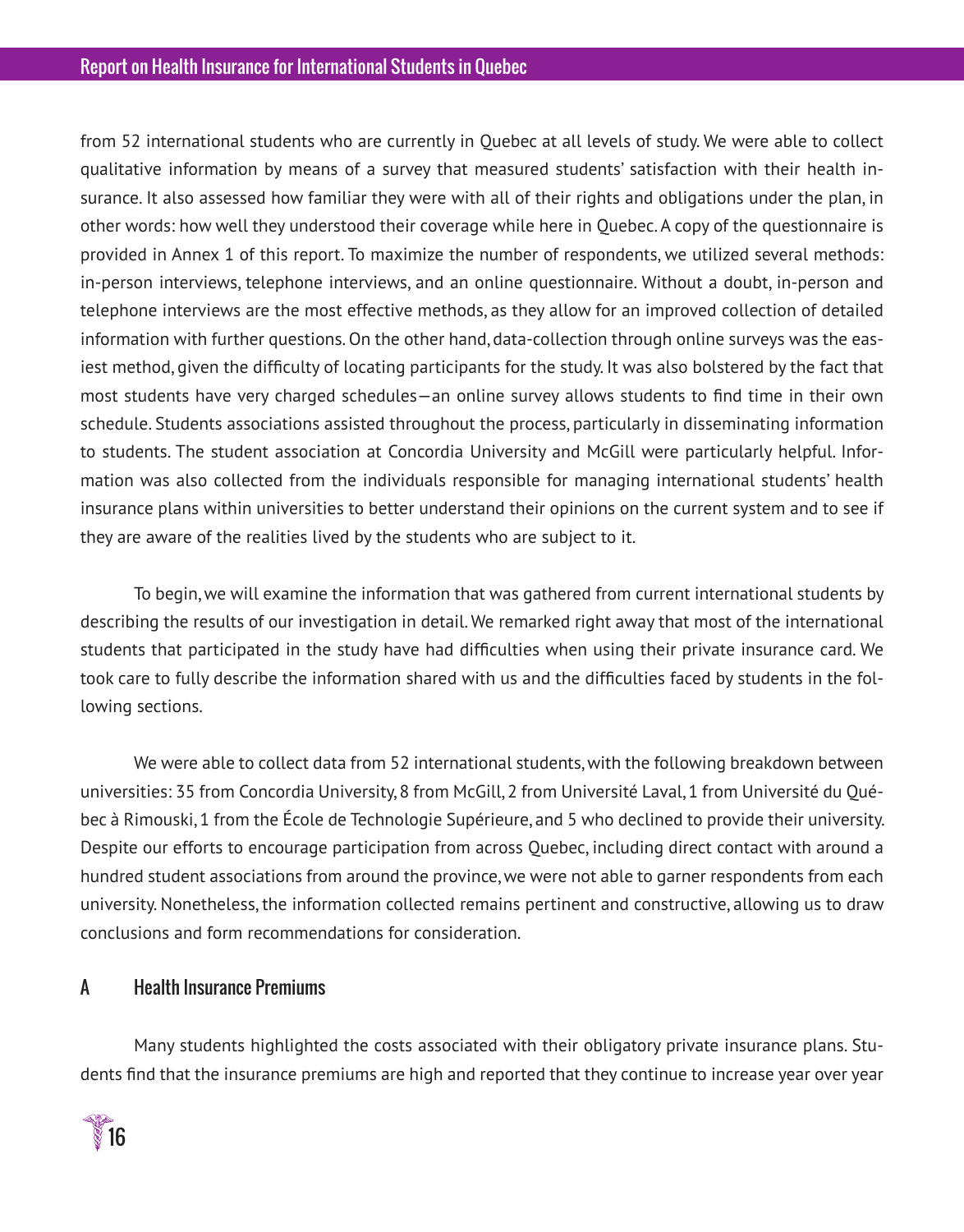without any concomitant increases in the services provided. For example, the insurance premiums charged to international students at Concordia by the Blue Cross rose from \$710 to \$1099 in five years, an increase of 55%. The reasons for these increases is never communicated to students in advance, the increase is simply imposed on them without justification and without any improvements to the services being offered. Students also pointed out how difficult and costly it is to add family members to their plans. Insurance for an international student's family is very expensive and some students must choose not to insure their



dependants out of a simple inability to pay the premiums demanded by their insurance company. Others decide to insure their family members through an different insurance company, while they themselves are forced to accept the insurer chosen by their university. One student at Concordia told us that he pays \$1099 for his insurance plan, an amount he already finds to be high. When he added his wife to the plan, his premiums increased to \$4000, an amount that he finds both inexplicable and totally unacceptable.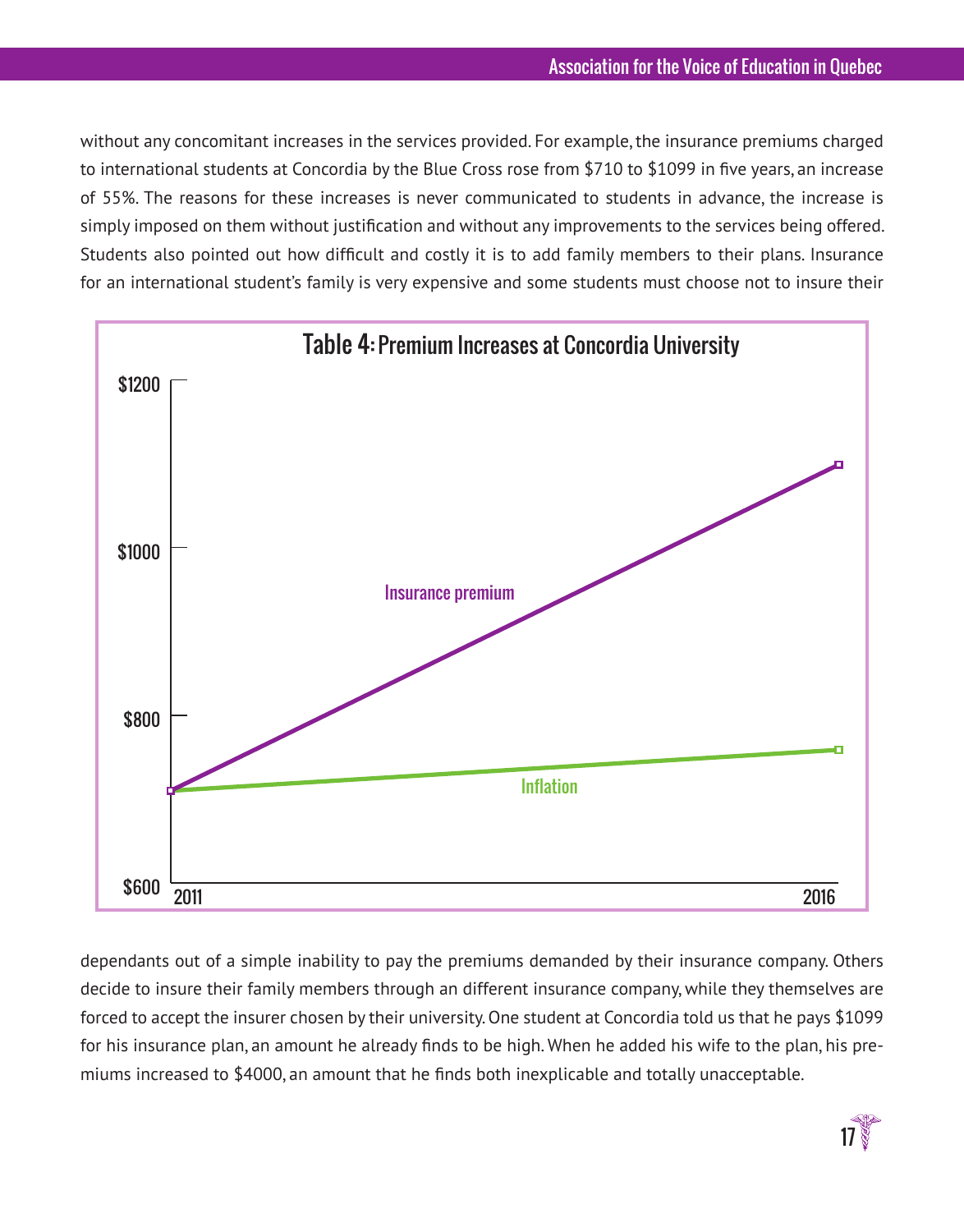The issue of insuring family members recurred regularly throughout the interviews and surveys. Students often mentioned their difficulties in insuring dependants. In several cases, students' partners were not reimbursed for fees related to their pregnancies or the amounts charged for services related to their pregnancies were greater than those charged to individuals covered by RAMQ.

When discussing their insurance premiums, some students failed to make a distinction between their university and insurance company, viewing them instead as a single entity. This can largely be attributed to the fact that it is the universities that negotiate and sign a contract with the insurer, without any input from international students whatsoever. The lack of consultation exacerbates students' feelings that their plans do not meet their needs. They also become critical of their university's continued acceptance of increases in their premiums, feeling that it should be acting to defend students' interests instead.

Some student associations feel that they have an important role to play in the subject. In October of 2014, McGill reduced the insurance premiums for an individual international student by \$101. This was the outcome of three consecutive years of pressure by the Post-Graduate Student Society (PGSS), which saw the necessity of getting multiple quotes from competing insurance companies in order to make the best possible choice between plans. Following a call for offers, the Blue Cross was selected once again, with its twenty-years of experience providing health insurance to McGill's international students. PGSS' long-term goal is to pressure the provincial government into allowing international students to join RAMQ. Following a meeting with the individual at PGSS charged with student and international student affairs, we were told that there had been little advancement on this dossier. However, they did succeed in gaining a seat for students during the next round of negotiations between McGill and the insurance company, offering them a voice during the meetings. The PGSS representative mentioned that international students tend to make their complaints individually and that there is a lack of organization that would allow them to engage in a collective action regarding the challenges they regularly face regarding their health insurance. This hampers their ability to put effective pressure on the university administration or to bring more radical changes to the way the system currently operates.

#### B Understanding the Insurance Policy

Most of the students participating in our study affirmed that they don't fully understand their insurance plans, particularly regarding their coverage, rights, and obligations. Most of them understand their medical coverage better after having used the plan and facing difficulties, while others take care to call before using their plan for any services to avoid surprises. However, emergency situations do not always

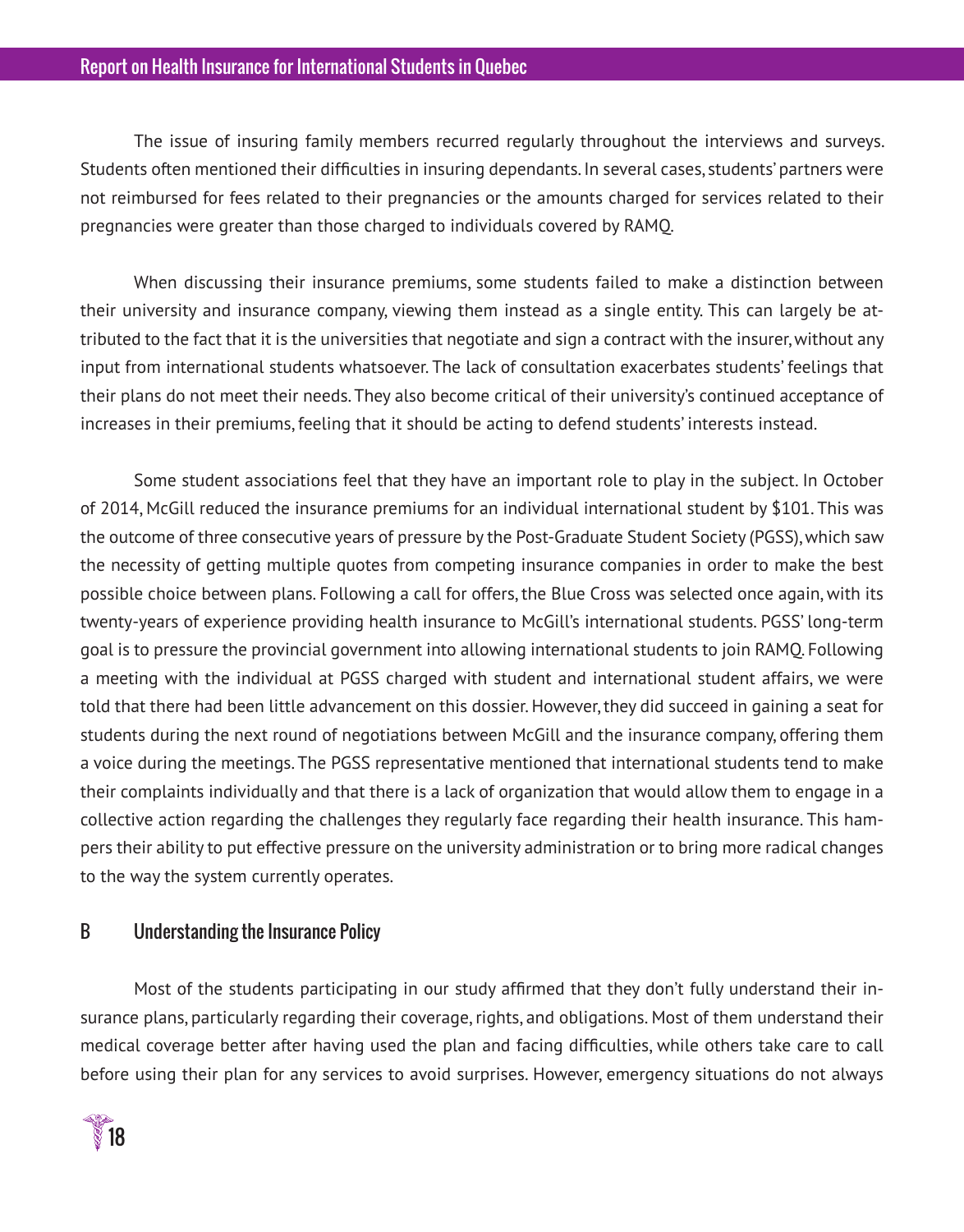afford the opportunity to inform oneself in advance.

International students want to receive better explanations of the healthcare system in Quebec and on the health insurance they are paying into, with clear directives for its use. They find that the simple brochure given to them when they join is not sufficient to understand the procedures to be followed when accessing Quebec's healthcare system, especially for those who are altogether unfamiliar with systems of health insurance. They would like for there to be information sessions to familiarize new students with the system as a whole. International students feel lost and alone when trying to understand an unfamiliar insurance system in a new country, with its unfamiliar points of reference and systems. They naturally find it difficult to manage so many elements of their life in their new place of residence all on their own. Any type of health problem can therefore represent a serious hurdle for international students in their studies.

#### C Limitations on Medical Coverage and Refusals

Students feel that their health is at risk due to their limited access to healthcare, due to the limitations placed by the insurance company on the services they can access. For example, Desjardins provides for a maximum amount of \$10,000 for pre-existing conditions. As a result, students with any form of chronic illness are often forced to seek out their own solutions if the cost of their medication or treatments exceeds this amount. This was precisely the case for a student at the École de Technologie Supérieure with a chronic illness. They had to take medication every two weeks at a cost of \$800 per visit. Once they passed the maximum of \$10,000, their insurance company ceased reimbursing the cost, leaving the student's life at risk. After engaging in exhaustive searches on their own, the student succeeded in finding an organization that supports individuals affected by their chronic condition and that agreed to pay the fees for their bi-weekly treatments.

Some students had concerns about the services covered by their insurance plans. They found that their medical coverage was rather incomplete, despite the high cost of their premiums. They believed that their plans should be expanded to include services such as psychiatry and physiotherapy, as well as dental and vision care. They don't understand why they should have to pay for another private insurance plan to cover services that they believe are essential.

Students also don't understand why essential services, such as vaccination, are not included in their insurance policies. One student had a case of chicken pox and went to the clinic to be treated. There was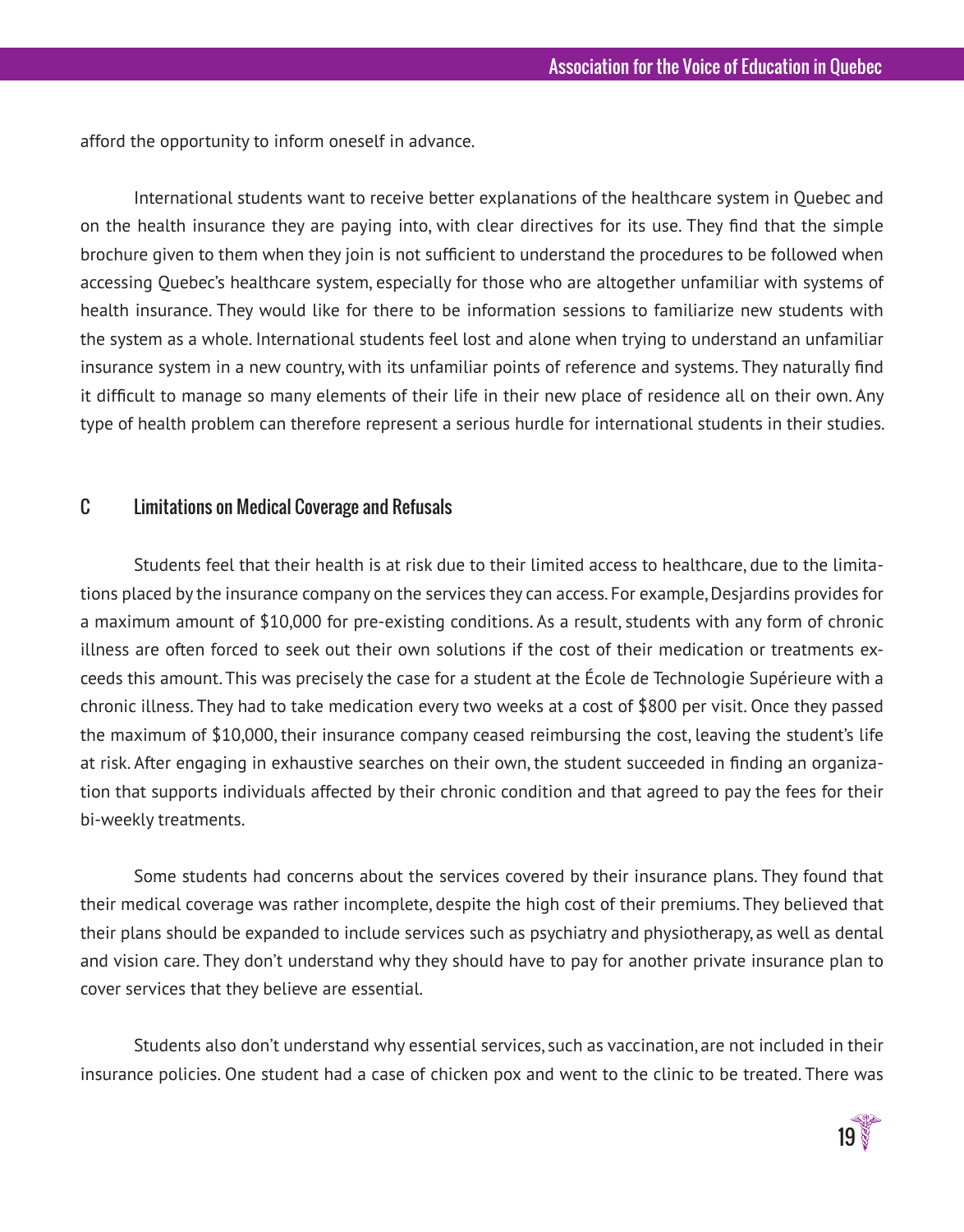a significant delay for treatment under the pretext that the clinic did not have the vaccine. The student ended up having to pay \$126 for a service that they felt should be offered by the insurance company, but that should also have been taken more seriously as it is a contagious illness that can spread quickly.

Among the cases in which international students were refused coverage are the costs related to hormone-replacement therapy used to treat gender identity disorders, even though it is a condition recognized by the Diagnostic and Statistical Manual of Mental Disorders (DSM-V). The insurance company explained this refusal by stating that the plan "only covers costs related to illness, pregnancy, or an accident. Expenses related to transsexuality are not covered." This type of refusal is a clear example of the vulnerability and limitations to the healthcare services offered. Many students find the system to be incomplete, while others describe it as discriminatory.

#### D Unreimbursed Fees

All of the insurance companies that contract with Quebec universities for international students' health insurance plans require students to pay out of pocket for their medical fees. This represents one of the single most significant issues among international students, particularly given their precarious financial situations.

International students face a combination of psychological and financial pressures whenever they find themselves in a critical situation that absolutely requires medical attention. They are often required to take on costs that exceed their financial capacity to access the healthcare they need, as the insurance companies refuse to pay the hospital or doctor directly. They are also left in doubt over whether the insurance company will cover the type of interventions required, since not all services are covered.

Numerous students have been referred to specialists or had tests recommended to them and have had to decline out of fear of falling into debt due to the additional fees. As a result, many students are forced to neglect their health, with grave possible consequences in the future. Many students who need to go for tests avoid doing so because they simply don't have the financial means to pay for them out of pocket or they are afraid that their insurer will refuse to reimburse them. One student has had several referrals for an endoscopy in order to diagnose their illness and help put an end to their chronic pain. After getting in touch with their insurance company, they were informed that it would only reimburse \$200 from the \$900 total—less than 22% of the total cost. Lacking the financial means to cover the remainder, the student could not go for the endoscopy and continues to suffer from chronic pain as a result.

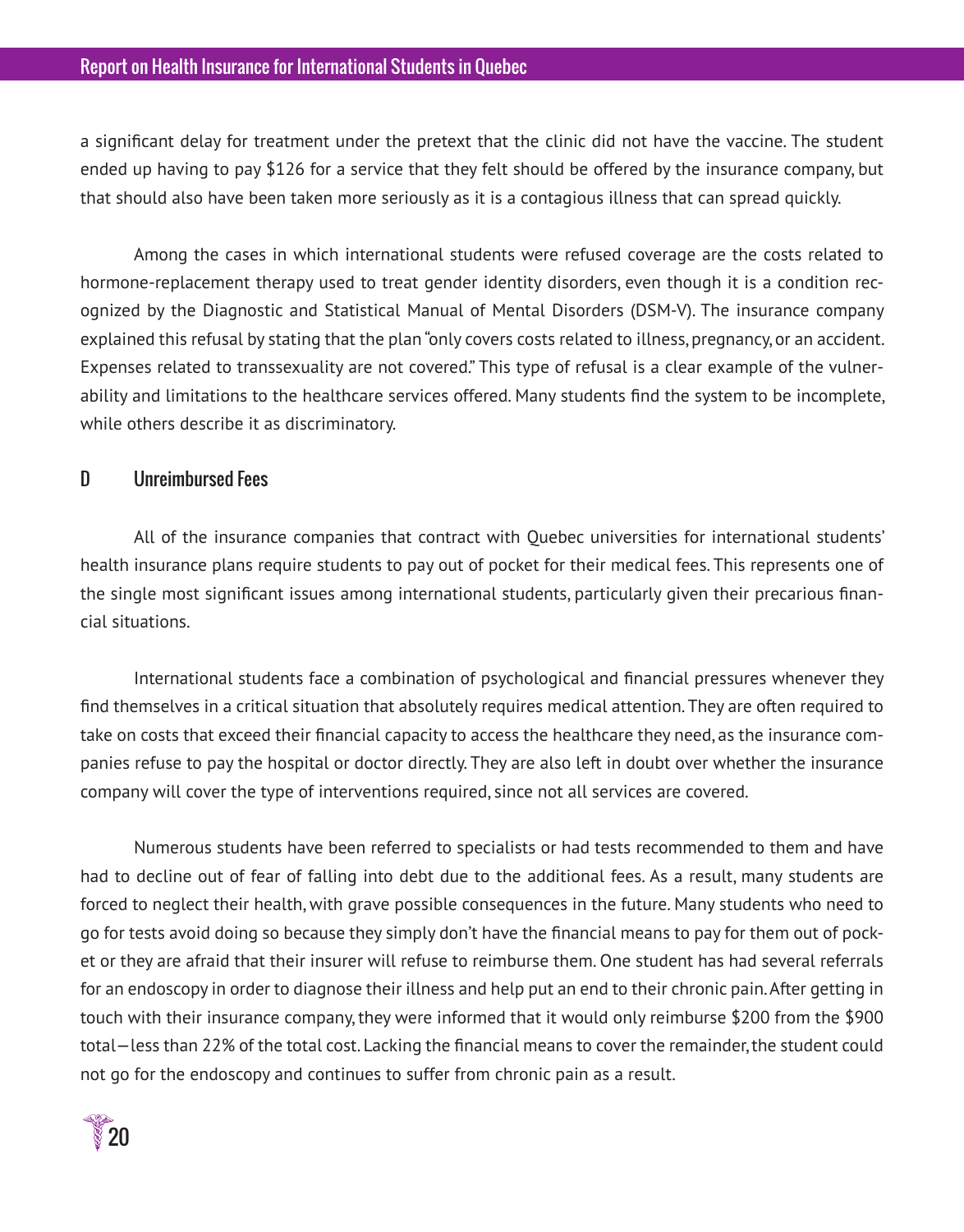Many students also reported medical fees that they had paid out of pocket only to have their reimbursements refused by the insurance company. Students often lack a clear understanding of which fees can be reimbursed by the insurer and then find themselves in situations where they are only partially reimbursed, if at all. This returns us to the issue given above: many services are not covered or are only partially covered, even among basic medical services.

Students reported many types of services that are not covered, such as ambulance fees, fees related to a partner's pregnancy, certain medications, as well as treatments for allergies, among many others.

One student reported a case involving his wife who had to pay a deposit of \$3,700 for the fees related to monitoring her pregnancy before her first appointment at the hospital. After the birth, the insurance company only reimbursed a portion of this amount under the pretext that it exceeded the maximum allowable limit. The student stated that there was a clear injustice in his case, as the doctor collected a fee of \$2,500 for himself, since the deposit had already been paid in full. The fact that fees are not fixed and depend on the situation of each patient allows for this type of discretionary action. The student was left in a vulnerable position where the insurer refused to cover the full amount paid while the hospital took advantage of the situation to extract additional fees. This brings us to another theme from our study: the transparency of medical costs and access to services.

The same student could not understand why a student born in Quebec, who's parent is an international student, is not treated in the same way as any other child born in Quebec. In reality, his child doesn't have access to even all of the basic health services.

#### E Transparency of Costs for Medical Services

The international students who participated in our study wondered why there was a lack of transparency in the cost of medical services. They also questioned why the costs for these services aren't fixed in advance. It seems that many clinics and hospitals take advantage of this lack of transparency to charge inflated and disconnected costs while assuming that the private insurance companies will be paying for it, rather than the students themselves.

According to a McGill student, the Blue Cross doesn't have a list of fees to be paid for the various medical services offered, nor the amount that is reimbursable for them. The insurance company insists that the costs depend on the table of fees established by the RAMQ, although this table is not available to the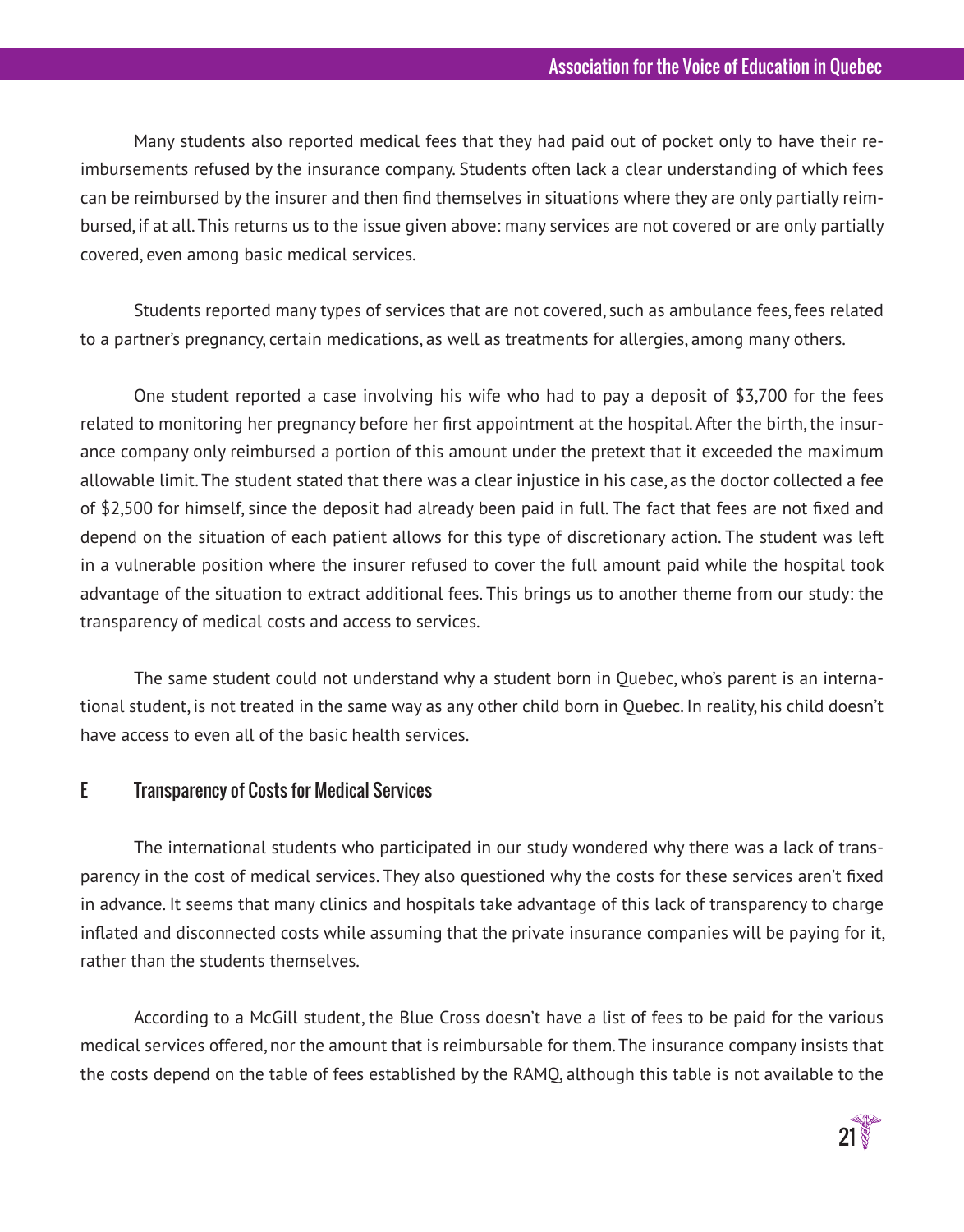public. This secrecy places students in a difficult position, unable to know whether the amounts they are billed are fair or arbitrary from clinic to clinic and hospital to hospital.

The participating students felt strongly that it is wholly unjust—and that it should be illegal—for doctors or hospitals to charge higher fees to international students. Indeed, it seems clear that the costs should be identical for all patients.

Students find themselves stuck between an insurer that places a large number of restrictions on the medical services that can be reimbursed and clinics and hospitals that are trying to make some extra money from the insurance companies. In the end, it is the international student who is usually left holding the bill.

#### F Limited Access and Barriers to Accessing Public Clinics

International students find that they have lesser rights when it comes to accessing the health care system in Quebec, as compared to residents.

Many students can't understand why the CLSC refuse to treat international students. According to a Concordia student, the CLSC told them it was illegal for them to accept an international student unless they had been referred by a specialized doctor or clinic to use the CLSC's services. Yet universities encourage international students to go to walk-in clinics or their neighbourhood CLSC in case of illness.

Another student told us that, in their experience, hospitals and public clinics are often unused to managing the cases of international students holding private insurance plans. They prefer to manage patients who have a RAMQ card instead, as they are unfamiliar with private insurers' reimbursement procedures. As a result, students often find it easier to visit private clinics, as these are familiar with the private insurance systems and can offer appointments right away. Unfortunately, these private clinics charge administrative fees for managing students' files, which are not covered by their insurance, adding even more fees that have to be paid by the student.

Most international students end up turning to these private clinics for even basic healthcare needs, such as vaccinations for their children or pregnancy monitoring, as their private insurance cards are more readily accepted.

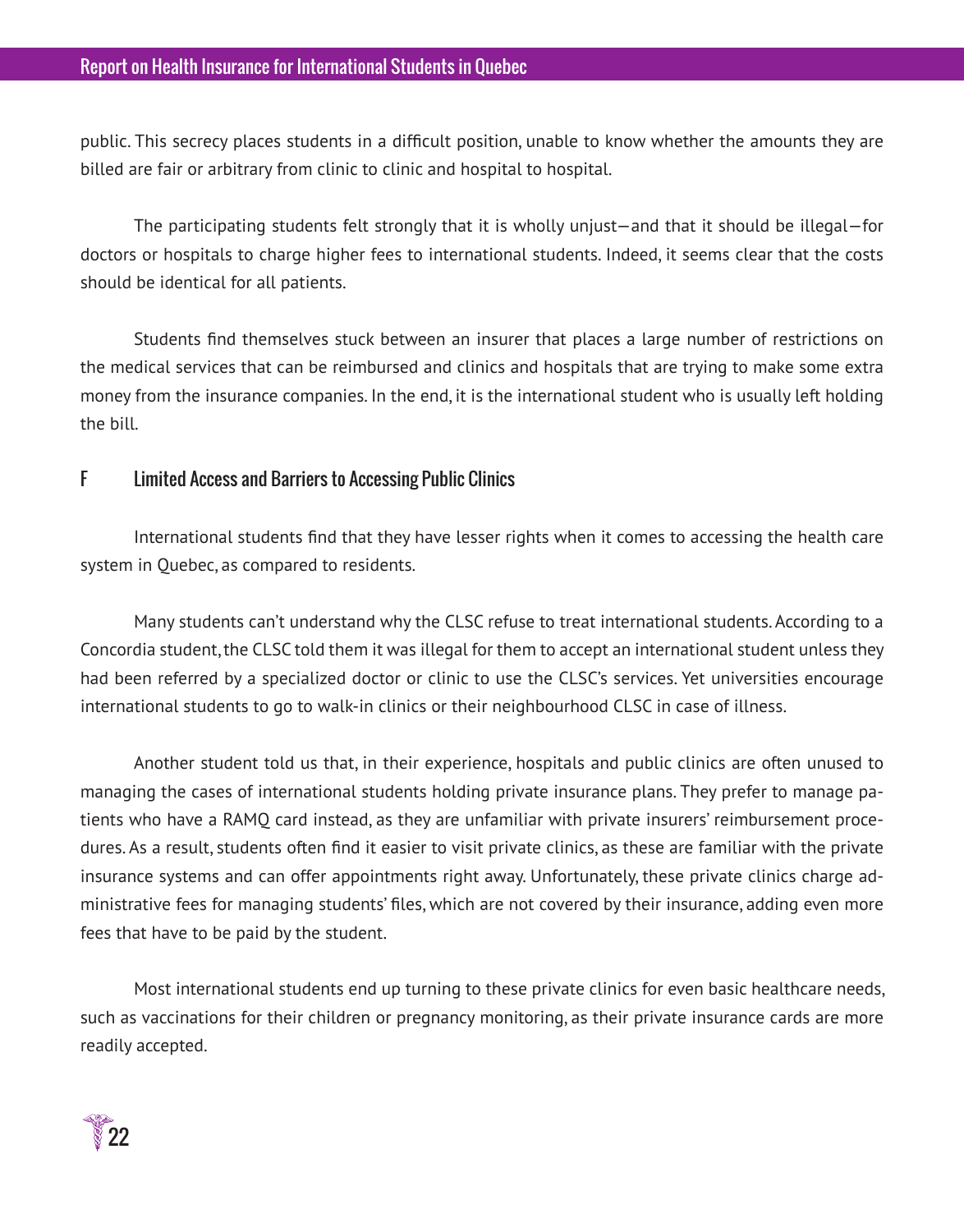In addition, because hospitals are not used to managing international students' files, students are often forced to go through several departments to make a payment and register their files correctly, which can require long hours spent jumping through bureaucratic hoops. Hoops that are the product of a health system that doesn't recognize international students as equal to other patients, largely due to their inability to acquire a RAMQ card, which would significantly smooth their processing.

In some cases, doctors have even refused to fill out the reimbursement forms that students must submit to their insurance company. Those students were then forced to meet with a different doctor in order to fill out the form. If they aren't able to do so, they will be forced to assume the full cost of their services out of pocket. Not only does this create additional stress for students, it also costs them even more time and, in some case, more money to cover additional fees.

Another problem faced by students, and raised during our study, is the language barrier. Many students told us how a language barrier has often been at the root of communication problems in public clinics, because they couldn't speak French. Other students described how the mere fact of not having a RAMQ card often had an impact on whether they were accepted or refused service at a clinic, with a priority being given to residents.

Many students stated that they're reticent to visit public clinics out of fear. Fear of being refused treatment because they're international students, or because they don't speak French, or of being charged fees that won't be covered by their insurance company.

Some universities, such as Concordia and McGill have their own clinics that offer certain medical services on campus. The students that have used these clinics say that they are easier to access, since there is never any payment to be made out of pocket. It is the clinics that take responsibility for charging the insurance company. On the other hand, students reported that the wait times at these clinics are often long, sometimes inexplicably so and to an unacceptable degree.

#### G Choice in Health Insurance Plans

Some international students found it unfair that they are not given the option to choose the insurance plan that most closely matches their needs.

The current health insurance system for international students doesn't allow them to opt out of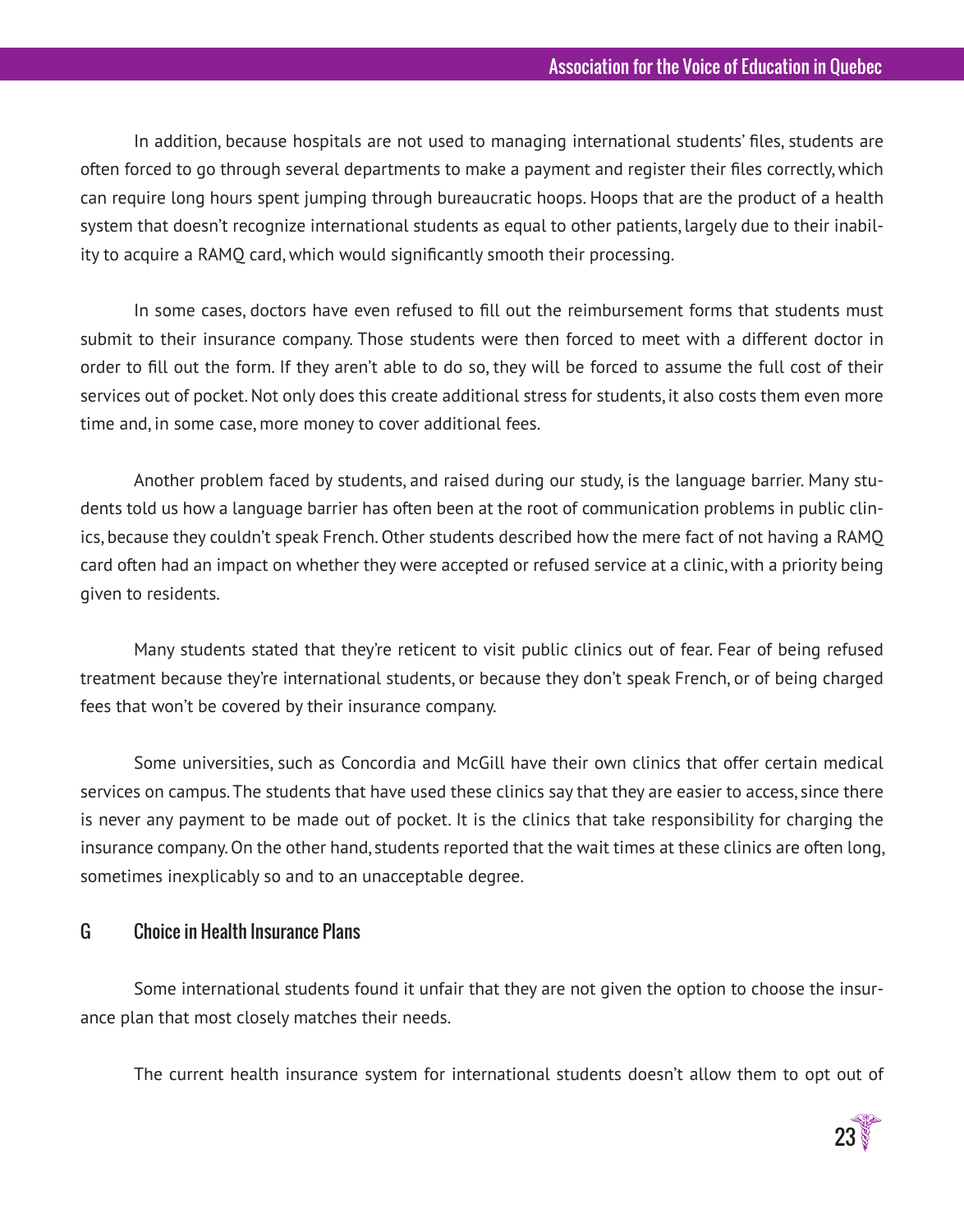the required university plan, even if they are already insured through a different private plan. The health insurance offered by the university is mandatory for all international students, allowing no exceptions for students who already hold a private insurance plan that offers them the exact same services as the university's plan. This very naturally leads to serious questions about why such exceptions are disallowed, if we accept that the purpose of the health insurance plan for international students is to ensure that they will be covered in the event of accidents or health issues. One student was forced to pay two separate insurance premiums. Although she already had a private insurance plan from her country of origin, which covered her internationally, Concordia University refused to recognize that policy and forced her to join its Blue Cross plan. Universities do not even take the time to inform international students on the insurance plan they will be compelled to join in advance. They simply send them a bill and related information on their plan when they register.

International students also face the same problems as residents of Quebec when accessing healthcare: difficulty accessing specialists, long wait times at emergency rooms, etc.

One student recognized that the difficulties faced by international students aren't only due to their exceptional status within the healthcare system and their lack of a RAMQ card. Many of their problems are endemic to the provincial healthcare system, and their resolution calls for improvements at all levels. In the end, these students face the same problems as everyone else, but with an entire range of additional problems added on top due to their private insurance.

### 2.3 Perspectives from the Individuals Responsible for International Students' Health Insurance Plans within the University

We sought out the opinions of the administrative employees who are responsible for managing international students' health insurance plans in each university. Among all of Quebec's universities, only Concordia University and the Université du Québec à Montréal were open to providing their opinions on the subject.

T

hose responsible for managing international students' health insurance plans at UQAM confirmed that the majority of the complaints they receive are financial in nature and that students find the insurance premiums to be too high, surpassing their financial means. They also receive a number of complaints from students with pre-existing conditions, who find that the \$10,000 limit is far too low to cover their annual healthcare costs, placing them in a difficult financial position. The employees did mention that they had

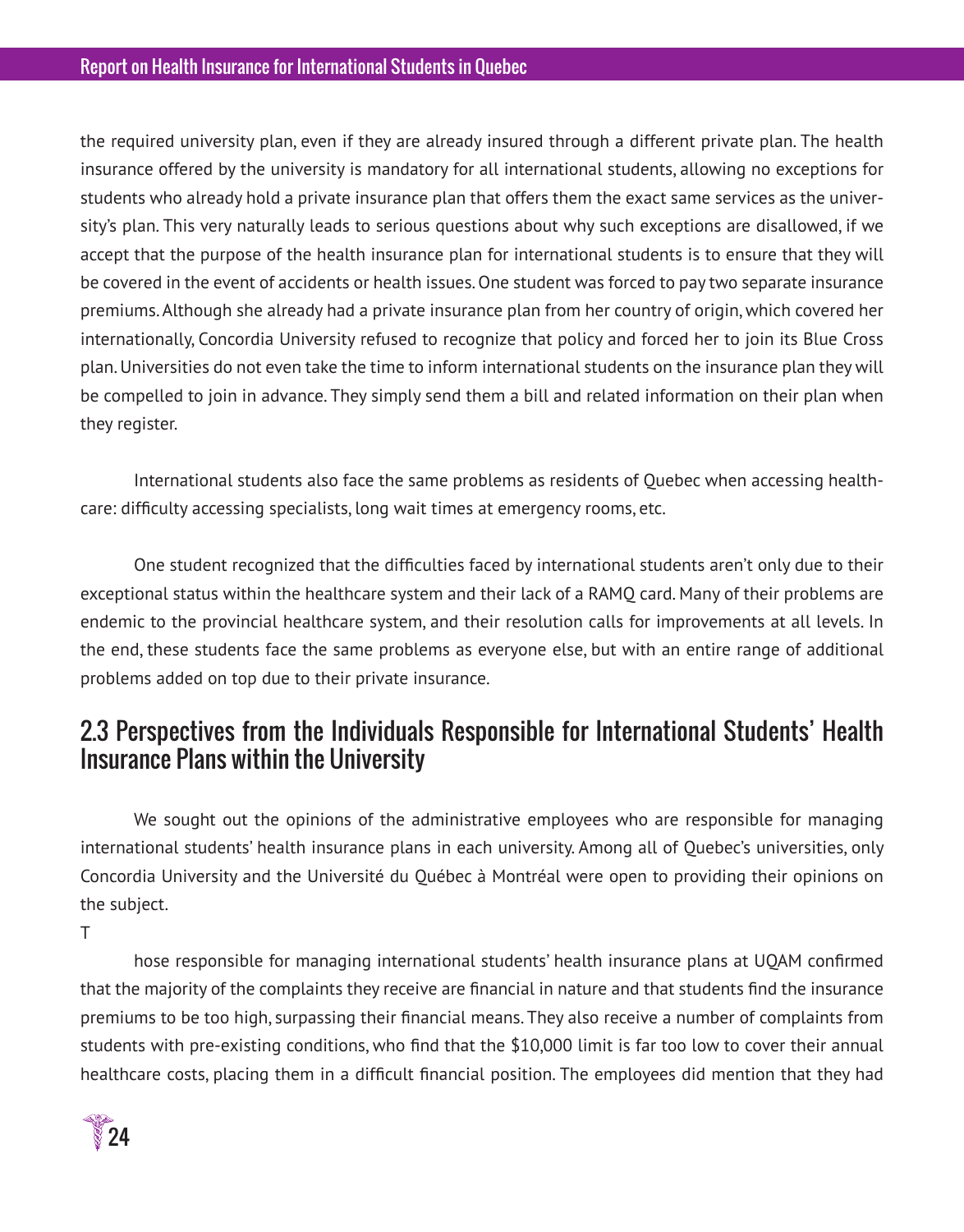negotiated a new agreement with the insurance company to cover abortion costs, which had not been previously covered. UQAM does its best to help international students, directing them to clinics with shorter wait times and that accept their private insurance cards, to avoid having to pay out of pocket. All of the university establishments in the University of Quebec network share the same agreement with their insurer. During the last call for offers, in April, Desjardins once again won the contract, as it offered the best conditions among the competing companies.

Those responsible for managing international students' health insurance plans at Concordia told us that the only complaints they receive are related to the insurance premiums. According to them, students find the premiums too high and often ask whether it is possible for them to cancel their insurance plan. The Graduate Students' Association at Concordia has never been invited to participate in the negotiations between Concordia and the Blue Cross. However, the GSA was told that the Blue Cross was initially demanding a premium of \$1500 before negotiating down to \$1099. Students still find this to be very high.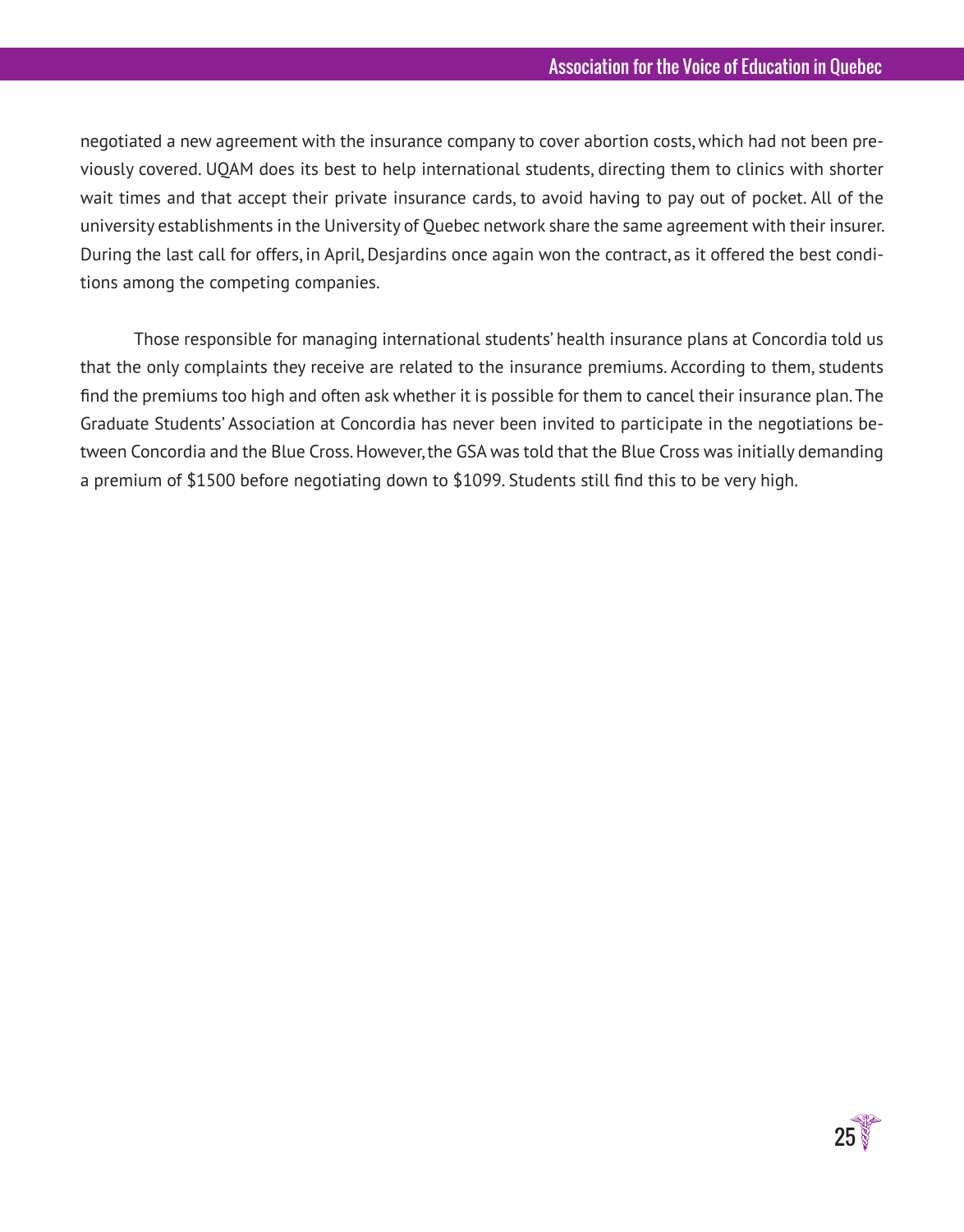## Chapter 3 : Recommendations

Throughout our research process, international students offered recommendations for, and alternatives to, the current system of private insurance for international students. The following section covers the ideas presented by students to help improve their access to healthcare in Quebec.

The recommendations are varied and go far beyond a simple reduction in premiums, a better access to medical services, or better medical coverage. They offer paths to more radical changes to the system itself, particularly through the inclusion of international students into RAMQ as temporary residents with the same access to healthcare as their colleagues.

The following is an exhaustive list of the recommendations brought forward by international students themselves. They offer a clear idea of the real challenges they face and a reference for any future mobilization on improvements to international students' healthcare needs.

#### A Addition of Medical Services to the Current Insurance Plans and Improvements to Medical Coverage

Many students asked that other services be added to their plan, such as dental care, optometry, and other basic services. They want to have a better coverage for pre-existing conditions and a better family plan. For the latter, many students find the existing cost to be extremely high while the actual services covered are very low. On the other hand, some students would prefer to see a reduction in their premiums in exchange for a plan that covered only basic medical services with no additional elements. The current system of private health insurance plans does not offer students any choice in the type of plan that most suits their needs. Indeed, their opinions on the matter aren't even taken into account.

International students are also interested in accessing better insurance plans for students with families, as the current insurance premiums for families are extremely high and surpass most students' financial means. In addition, the medical services offered to their families are limited and often inadequate.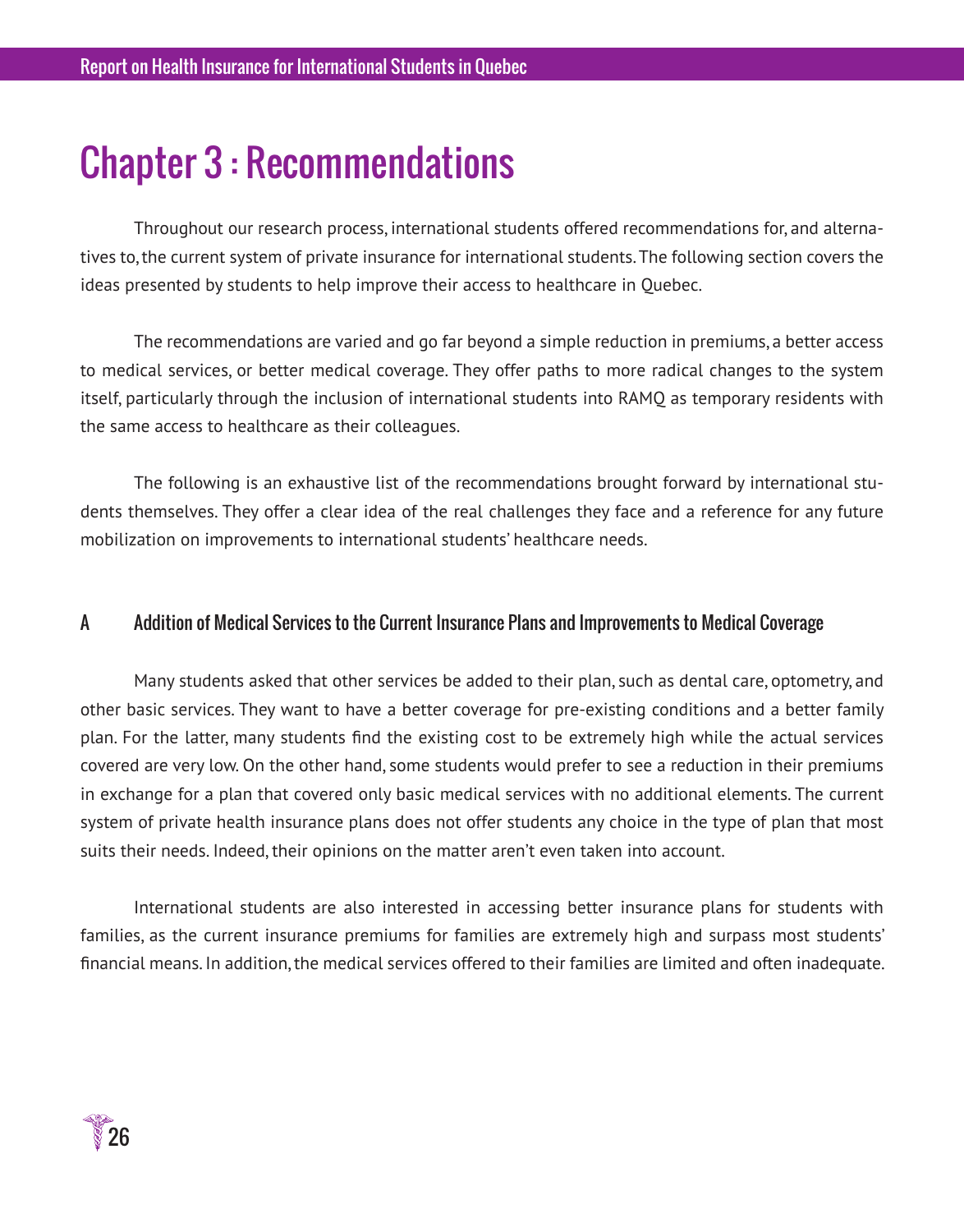#### B Transparency in the Cost of Medical Services

Students want to see greater transparency in the costs of medical services. They want to be able to know the cost of each service offered by a clinic or hospital in advance, to protect themselves against abusive or inflated prices. In a similar vein, international students want to have access to the price list set by the RAMQ so they can know in advance how much they should be paying. They also want to know clearly how much of their fees insurance companies will reimburse, as either a percentage or fixed amount.

#### C Transparency from Universities Regarding Insurance Premiums

International students also want greater transparency and explanations from their universities regarding the constant increases in insurance premiums year over year. They want to be presented with clear justifications, if any, of the ameliorations made to support these increases, so that students can remain up to date on all of the elements that could affect their health.

#### D A Non-Discriminatory Healthcare System

International students want to have access to a healthcare system that covers all of their needs, without any discrimination due to nationality, gender, or the type of illness to be treated, as well as providing coverage for transgender individuals. Some students feel that they are treated as second-class patients and that they face discrimination due to their lack of a RAMQ card. This reinforces the importance of having a more just and egalitarian system for all of the students residing in Quebec, regardless of their status.

#### E The Right to Choose an Insurance Policy

International students want the freedom to choose the insurance plan that best matches their situation and needs. While some students want a minimum of services covered and a minimal fee to go with them, others want better medical coverage that will fully insure their health under nearly all circumstances. International students find that the current system of private health insurance treats them all homogenously, without any options to modify their plans.

Students also want the freedom to choose their own insurance company, rather than being required to take the plan offered by whichever company the university has selected. Especially if the student is able to find another plan that better meets their needs with another company.

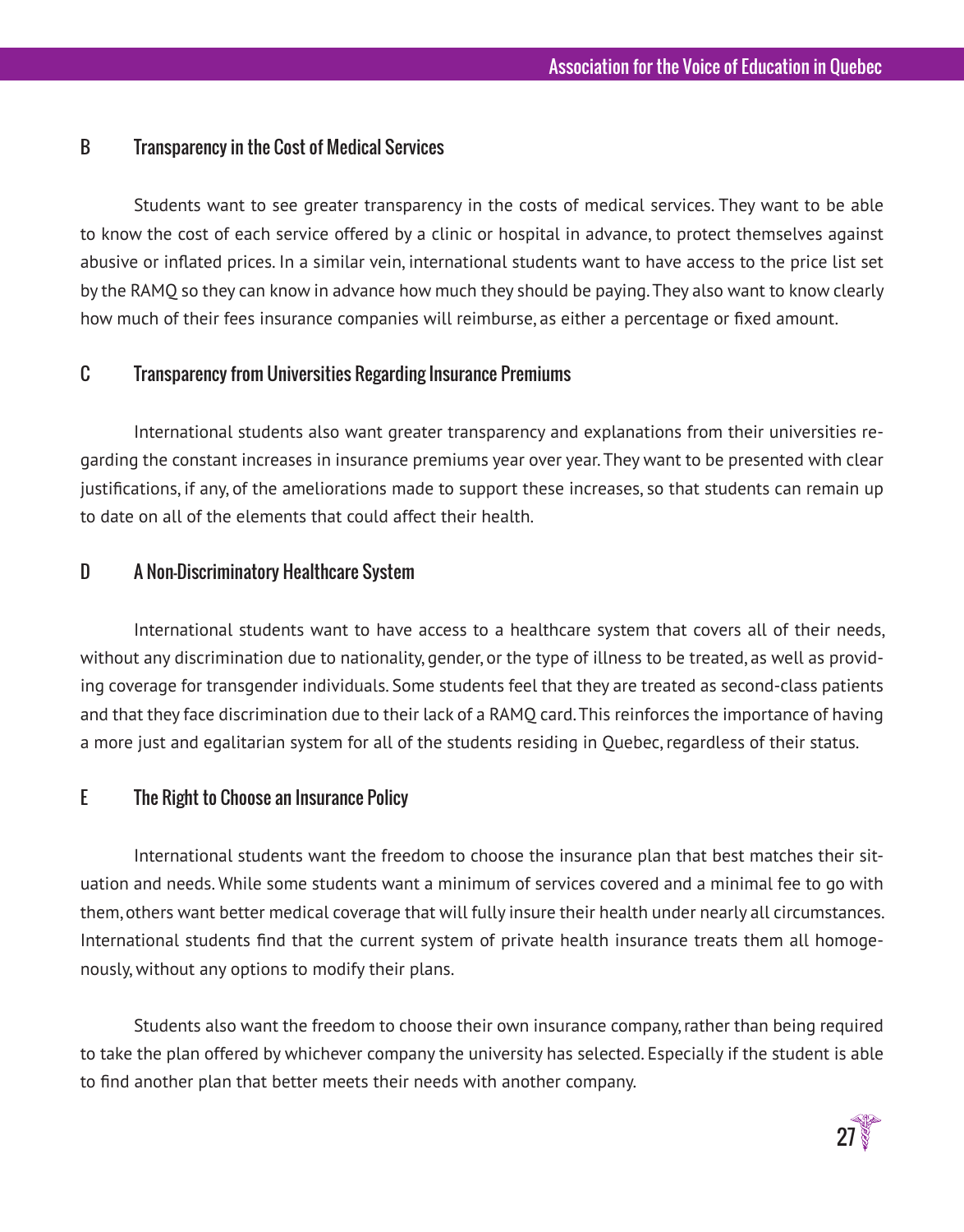#### F Recognition of the Private Insurance Card by Healthcare Providers

International students want more attention and more openness from public clinics and hospitals. They want to be assured that, as international students, they have the same access to the health care system, despite their lack of a RAMQ card. Simply lacking that card should not serve as a barrier to accessing something as fundamental as healthcare.

Some students suggested that each university campus should have its own medical clinic to cover all of their students' basic health needs. That clinic could then also take responsibility for helping students get appointments for more serious or complex matters.

Other international students ask that their private insurance cards be recognized by healthcare establishments, so that they can avoid the need to pay for all of their services out of pocket. This would safeguard students from having to pay fees that are beyond their current financial means as well as simplifying the payment process for all parties. Another option would be for at least some clinics and hospitals to form partnerships that allow them to charge the insurance company directly, thereby managing the financial component of students' visits and saving them from having to pass through a much longer and more demanding process themselves. This could also help to significantly reduce both the financial and emotional costs for students.

At the very least, students want to see these types of agreements present in hospitals so that they can take care of seeking reimbursements directly. This is particularly important, as most hospitals ask for deposits over \$1000, far exceeding most students' capacity to pay.

#### G Abolishing the Monopoly Held by Private Insurance Companies

International students are uncomfortable with the fact that a single insurance company controls international students' health insurance plans, constituting a de-facto monopoly and granting it control over the premiums to be paid. Such a situation cannot be allowed within universities, according to the participating students. International students, who are already paying extremely high fees, would prefer to pay the Régie d'assurance maladie in exchange for better access to the health system.

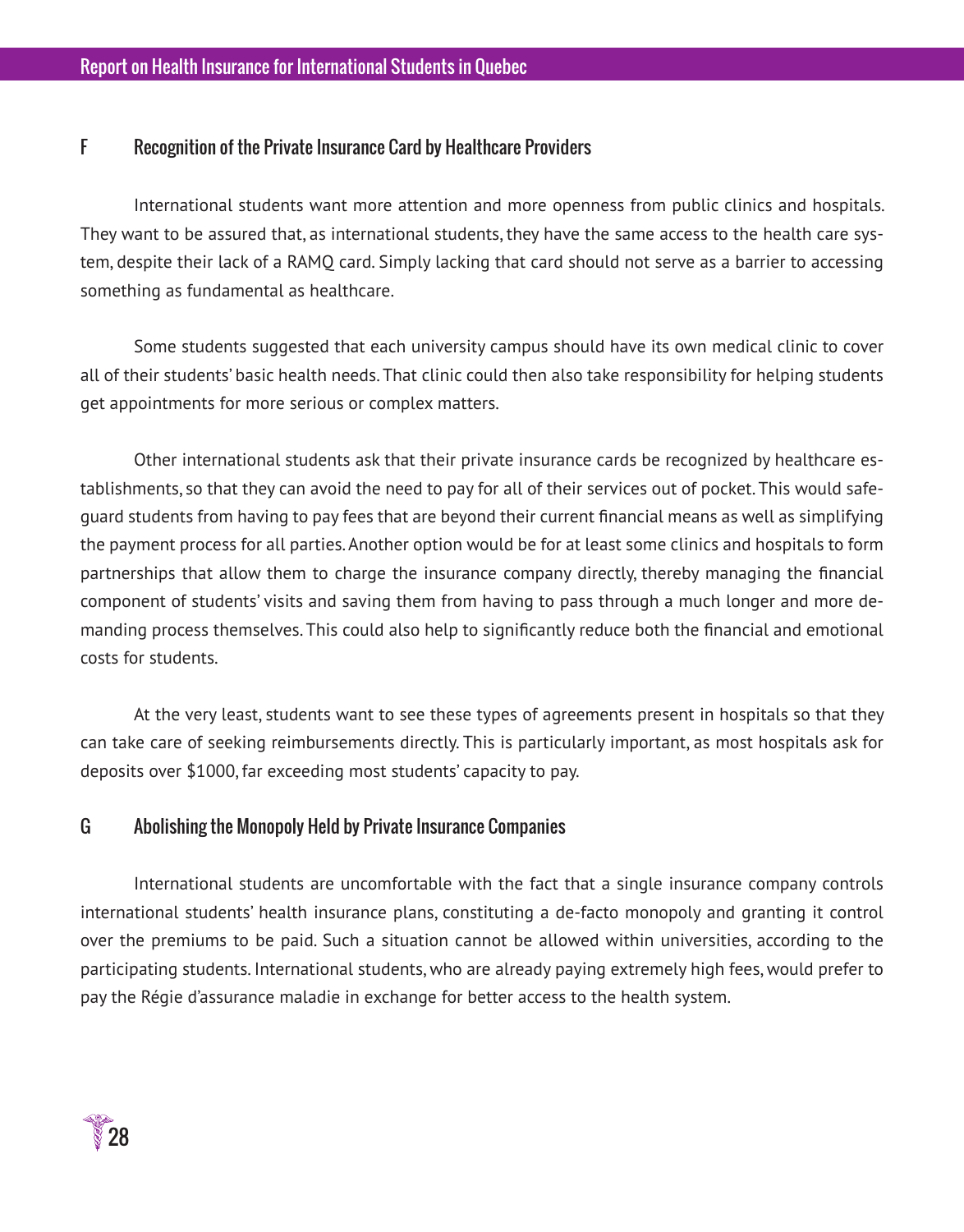#### H Student Participation in the Negotiations with Insurance Companies

International students feel marginalized by the processes involved in the selection of and negotiation with their insurer. They believe that a student representative in these negotiations would be crucial, allowing for a more just and democratic process. It would allow for the challenges and realities of students to be properly taken into account, effectively putting an end to a situations where the university's administration is negotiating contracts on students' behalf without their input or consultation.

#### I Providing a Health Insurance Card under the Régime d'Assurance Maladie du Québec (RAMQ)

Many students recommended a change of policy allowing them to join the Régime d'Assurance Maladie du Québec (RAMQ). Students would then pay the same fees as they are now, but to the RAMQ instead of private insurance companies that rarely hold their health as a priority. International students also want better access to public clinics and hospitals, which would be far easier with a RAMQ health insurance card. Similarly, students would no longer have to pay out of pocket and wait for lengthy reimbursements that are often only partial or even refused outright. Given their often precarious financial situations, international students want to get out from under the numerous additional fees that come along with their private insurance plans. Most importantly, international students want to feel secure in the knowledge that they won't have to balance their budget against their health. They would no longer have to put their health in danger by putting off important medical tests due to a lack of funds to pay for them up front, or that they know won't be covered by their insurance. These international students took care to very clearly state that they're not demanding free healthcare. They simply want to have a more equal and just access to the healthcare they require.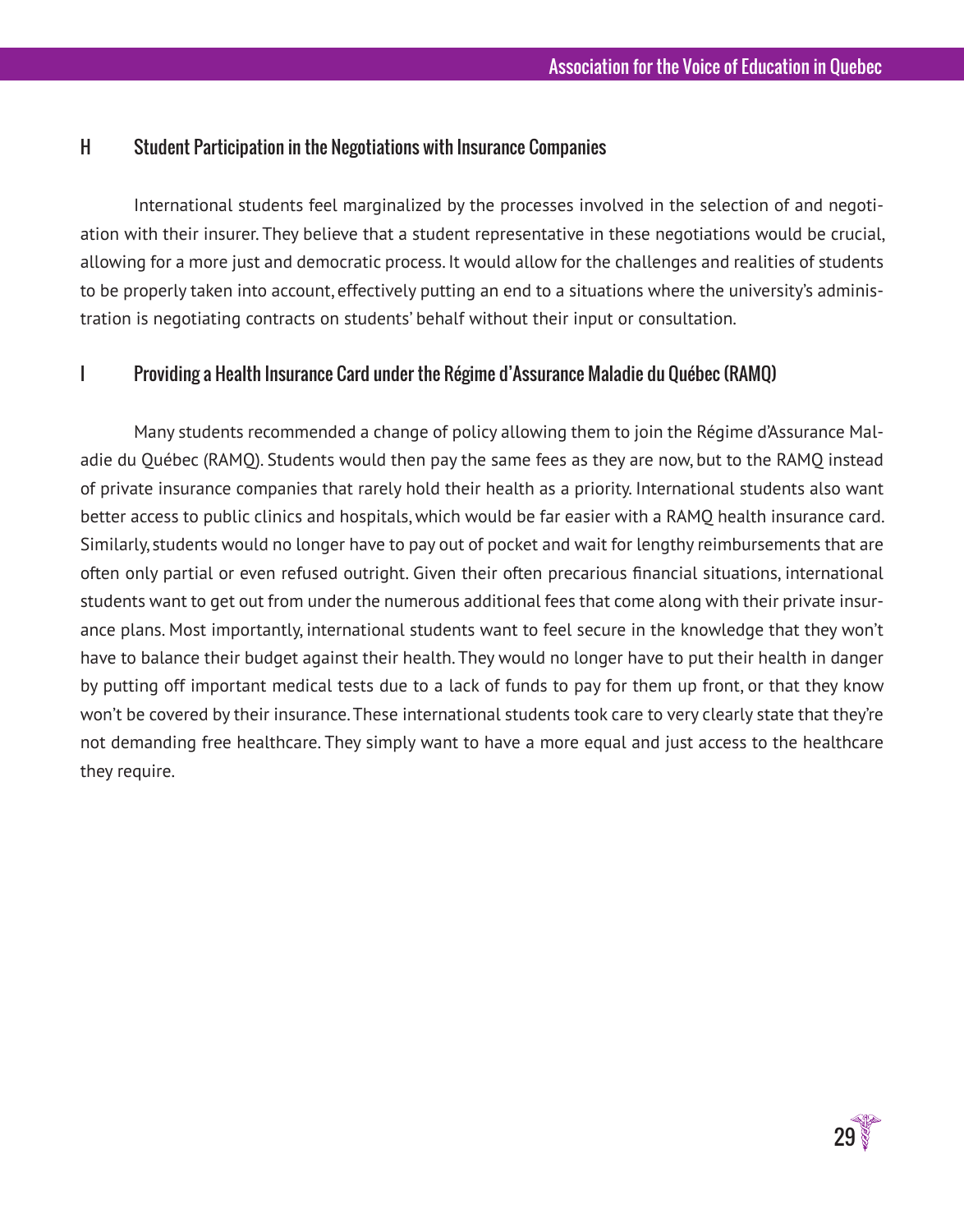### **Conclusion**

This study sought to collect as much information as possible to provide a comprehensive view of the challenges faced by international students using the private health insurance system managed by their universities. Qualitative data was collected through interviews with students from several universities around Quebec. The international students who participated in our study showed a great deal of interest in sharing information that they felt would be useful in improving this system. They raised many different challenges that they have faced when using their private insurance. Among the most commonly raised issues were: the high cost of insurance premiums and constant annual increases, a number of costs related to healthcare that are not reimbursable, financial problems caused by the requirement that students pay for services out of pocket, a lack of transparency in the cost of those services, and challenges accessing healthcare due to students' lack of a RAMQ card. International students are often confronted with significant difficulties when dealing with health problems, due not only to the absence of family and of emotional support but also to significant financial challenges and burdensome administrative processes that they are left to manage on their own. While dealing with their health, they're also expected to interface with the insurance company, clinics, and hospitals while often-times facing language barriers and other difficulties due to their unfamiliar setting.

A number of interesting recommendations were made by the participating students to help improve their access to healthcare as a fundamental right. Students want to feel that they are fully protected in any emergency situation or during an illness. They want to be treated as equals when compared to students who reside in Quebec, through the right to join the Régime de l'Assurance Maladie du Québec, even if the cost were to remain the same as their current plans. If such an option were to prove impossible, students at least want an end to a system that requires them to pay for all of their medical services up front and out of pocket. Universities and private insurance companies must seek to better respect the financial precarity facing international students. Students also want to see an end to the monopoly granted to insurance companies, so that students can choose the company and policy that best fits their needs. Finally, students want to be included in the negotiation process with insurance companies, so that their realities are being taken fully into account.

Hopefully this document can serve as a building block to advance the conversation between all stakeholders, student associations, universities, insurance companies, and all other individuals and groups who could act in concert to improve the health insurance system in place for international students in

30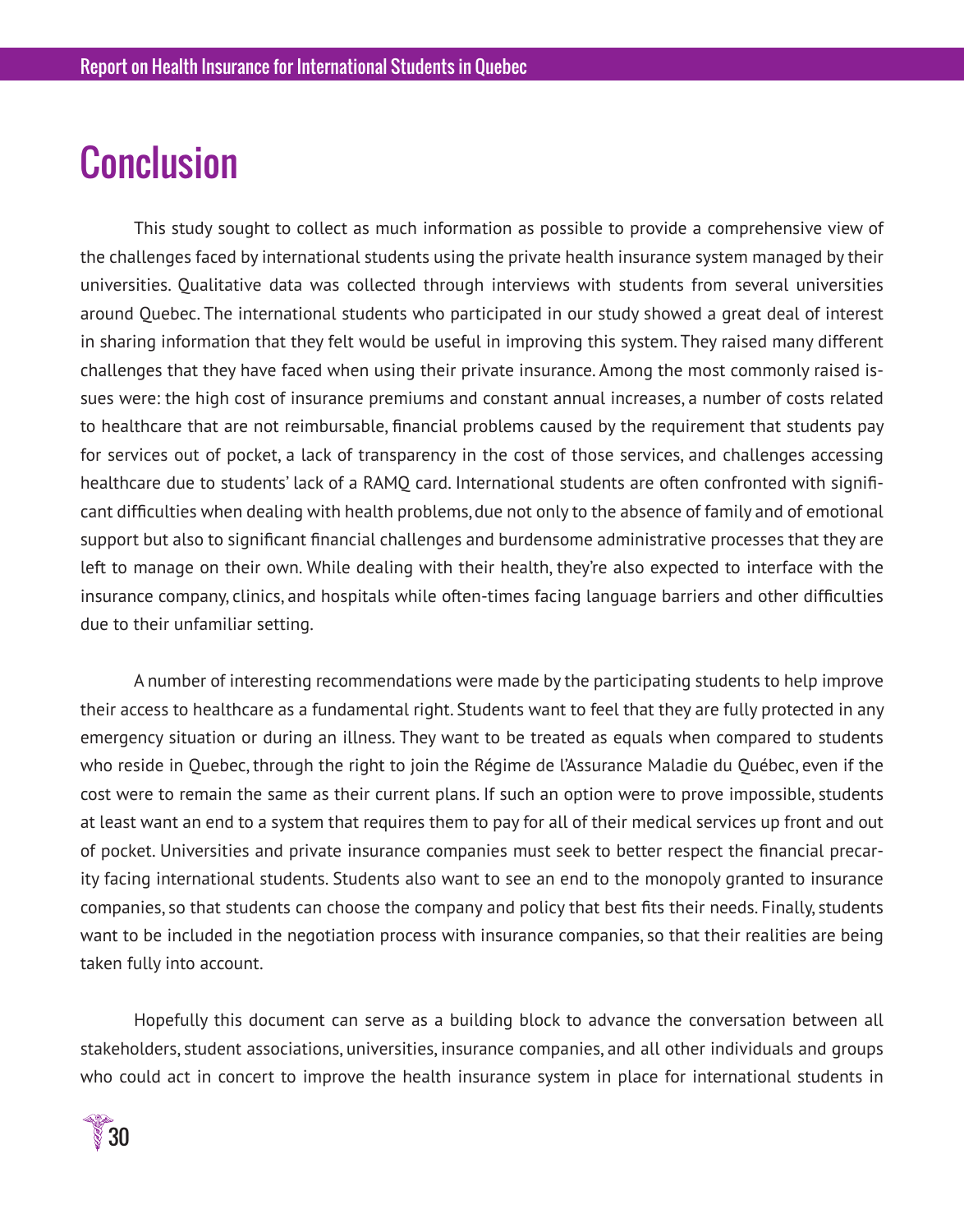Quebec. We hope it can help move us all towards a healthcare system that is fairer, more egalitarian, and more accessible to all.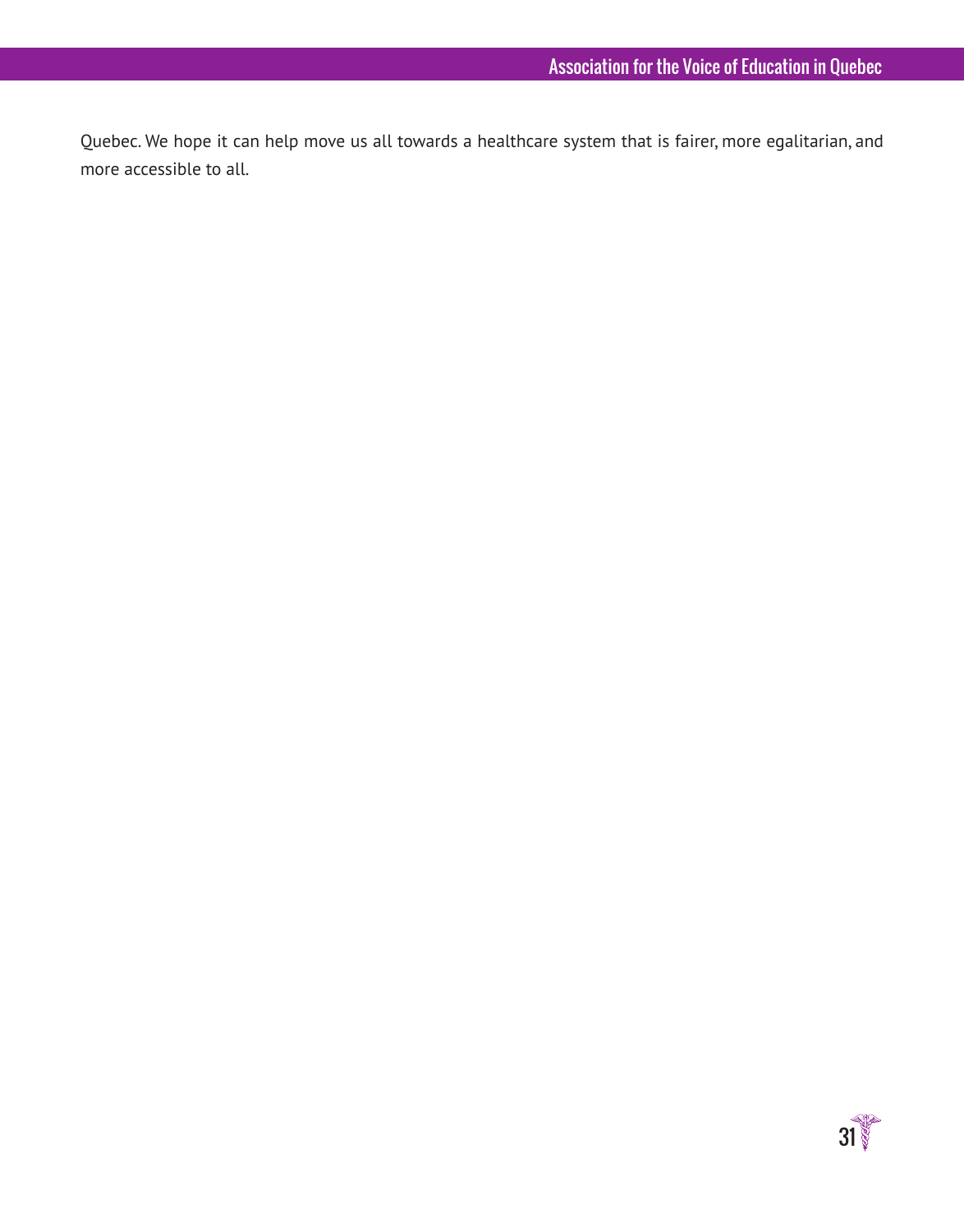## **References**

Assistance étudiants. 2016. Couverture santé pour étudiants étrangers en France. http://www.assistance-etudiants.com/fr/info-etudiant/couverture-sante-etudiants-etrangers-en-france#1

Association des étudiants de Polytechnique de Montréal. 2013. Assurance des étudiants étrangers. http:// aep.polymtl.ca/wp-content/uploads/2013/04/Assurance-des-%C3%A9tudiants-%C3%A9trangers.pdf

Canadian Bureau for International Education. Facts and Figures. 2016. http://cbie.ca/media/facts-and-figures/

Couverture Maladie Universelle. 2016. Vous êtes étranger en situation irrégulière ? http://www.cmu.fr/ vous etes etranger en situation irreguliere.php

CRÉ de Montréal. 2012. Enquête auprès des étudiants internationaux de Montréal. http://credemontreal. qc.ca/wp-content/uploads/2012/02/20061001-Enquete-Etudiants-Internationaux.pdf

Défis administratifs des étudiants canadiens. October 2, 2012. Quartier Libre. http://quartierlibre.ca/defis-administratifs-des-etudiants-canadiens/

Étudiants Étrangers. UQAM. 2016. https://www.etudier.uqam.ca/etudiants-etrangers

Finnish student health service. 2016. http://www.yths.fi/en/fshs/who\_can\_use\_our\_services

Government of British Columbia. 2016. Medical Services Plan of B.C. http://www2.gov.bc.ca/gov/content/ health/health-drug-coverage/msp

Government of Norway. 2015. Foreign students in Norway. https://www.nav.no/en/Home/ Work+and+stay+in+Norway/Foreign+students+in+Norway#chapter-1

Government of the United Kingdom. 2015. UK Introduces Health Surcharge. https://www.gov.uk/government/news/uk-introduces-health-surcharge

$$
\mathbf{32}
$$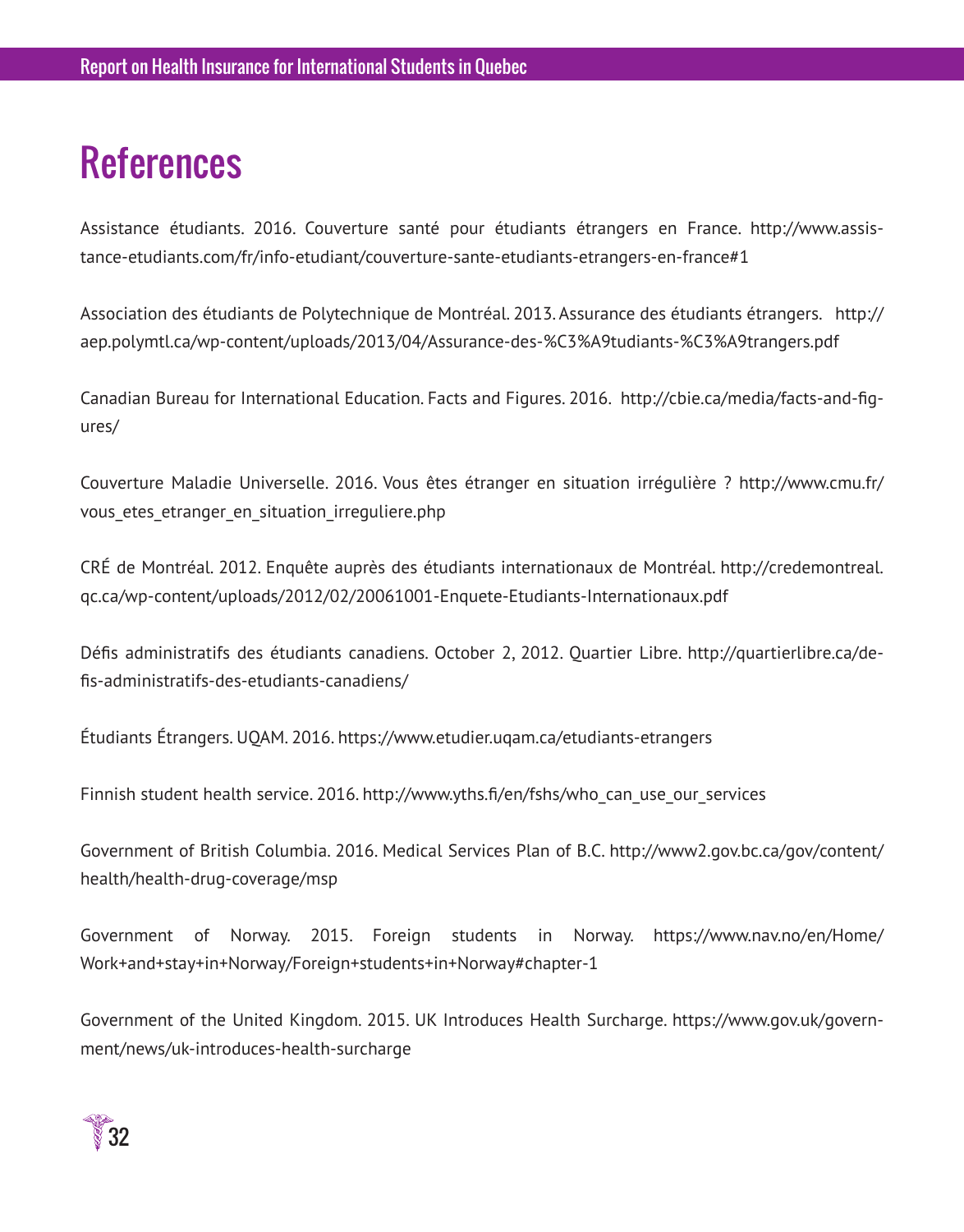International student health insurance drop. October 27, 2014. McGill daily. http://www.mcgilldaily. com/2014/10/international-student-health-insurance-premiums-drop/

KTH Royal Institute of Technology in Stockholm. Healthcare in Sweden. 2016. https://www.kth.se/en/student/studentliv/new-in-sweden/health-care-in-sweden-1.359368

L'importance des étudiants internationaux au Québec. 2011. Brief presented by the FEUQ as part of the consultations on the 2012-2015 Quebec Immigration Strategy. http://www.mesrs.gouv.qc.ca/fileadmin/administration/librairies/documents/Contributions\_courriel\_facebook/FEUQ - Importance des etudiants internationaux au Quebec.pdf

L'accès à l'éducation et l'accès à la réussite éducative dans une perspective d'éducation pour l'inclusion. 2010. Conférence des recteurs et des principaux des universités du Québec (CRÉPUQ). Brief submitted to the Conseil supérieur de l'éducation (CSE) http://www.capres.ca/wp-content/uploads/2014/11/2010-06- 14-art-CREPUQ-Etudiants-etranger\_inclusion3.pdf

Nova Scotia International Student Program. 2016. http://www.nsispinsurance.ca/en/home/default.aspx

Radio Canada. Des étudiants étrangers mal assures. January 19, 2016. http://ici.radio-canada.ca/nouvelle/759458/etudiants-etrangers-problemes-protection-assurance-medicale

Radio Canada. Les étudiants étrangers continuent de choisir le Québec. September 8, 2016. http://ici.radio-canada.ca/nouvelle/801604/etudiants-etrangers-quebec-universites

Rapport de recherche sur l'évaluation des services de support offerts par l'UQAC aux étudiants internationaux en matière de recrutement, d'accueil et d'intégration. 2009. Mouvement des Associations Générales Étudiantes de l'Université du Québec à Chicoutimi (MAGE UQAC). http://mageuqac.com/wp-content/uploads/2012/07/RAPPORT-DE-RECHERCHE-SUR-LES-%C3%89TUDIANTS-INTERNATIONAUX.pdf

Régie de l'Assurance Maladie du Québec (RAMQ). 2016. Immigrants et travailleurs ou étudiants étrangers. http://www.ramq.gouv.qc.ca/fr/immigrants-travailleurs-etudiants-etrangers/assurance-

University Health Insurance Plan (UHIP). 2016. http://uhip.ca/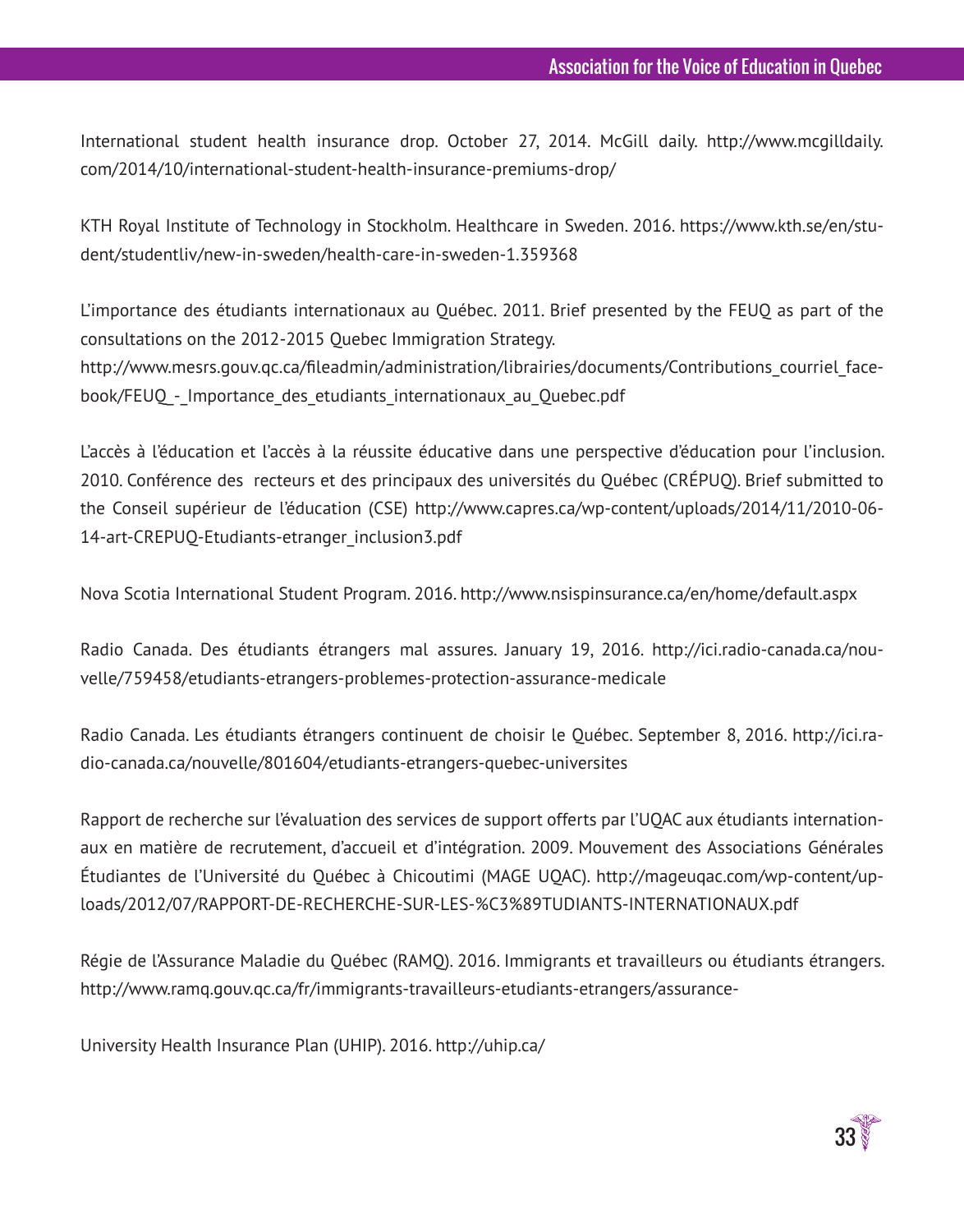Canada's Performance and Potential in International Education. 2015. Canadian Bureau for International Education http://cbie.ca/media/facts-and-figures/

Santé étudiante. 2016. www.santeetudiante.com

UK Council for International Student Affairs. 2015. National Health Service (NHS). http://www.ukcisa.org. uk/Information--Advice/Living-in-the-UK/Health-and-healthcare/National-Health-Service-NHS-who-isentitled

Concordia University. 2016. Health Insurance. http://www.concordia.ca/students/international/health-insurance.html

University of Alberta. Health Care. 2016. http://study.alberta.ca/plan-your-stay/health-care/

University of New Brunswick. International Health Insurance. 2016. http://www.unb.ca/financialservices/ students/healthinsurance.html

University of Manitoba. Student Affairs. 2016. http://www.umanitoba.ca/student/records/international\_students/phc.html

Université de Montréal. 2016. Bureau des étudiants internationaux, couverture médicale. http://www.bei. umontreal.ca/bei/ass\_couverture.htm

University of Saskatchewan. Health plans. 2016. https://students.usask.ca/health/health-plans.php#AccessingHealthCare

McGill University. 2016. International Student Services. https://www.mcgill.ca/internationalstudents/ health/rates

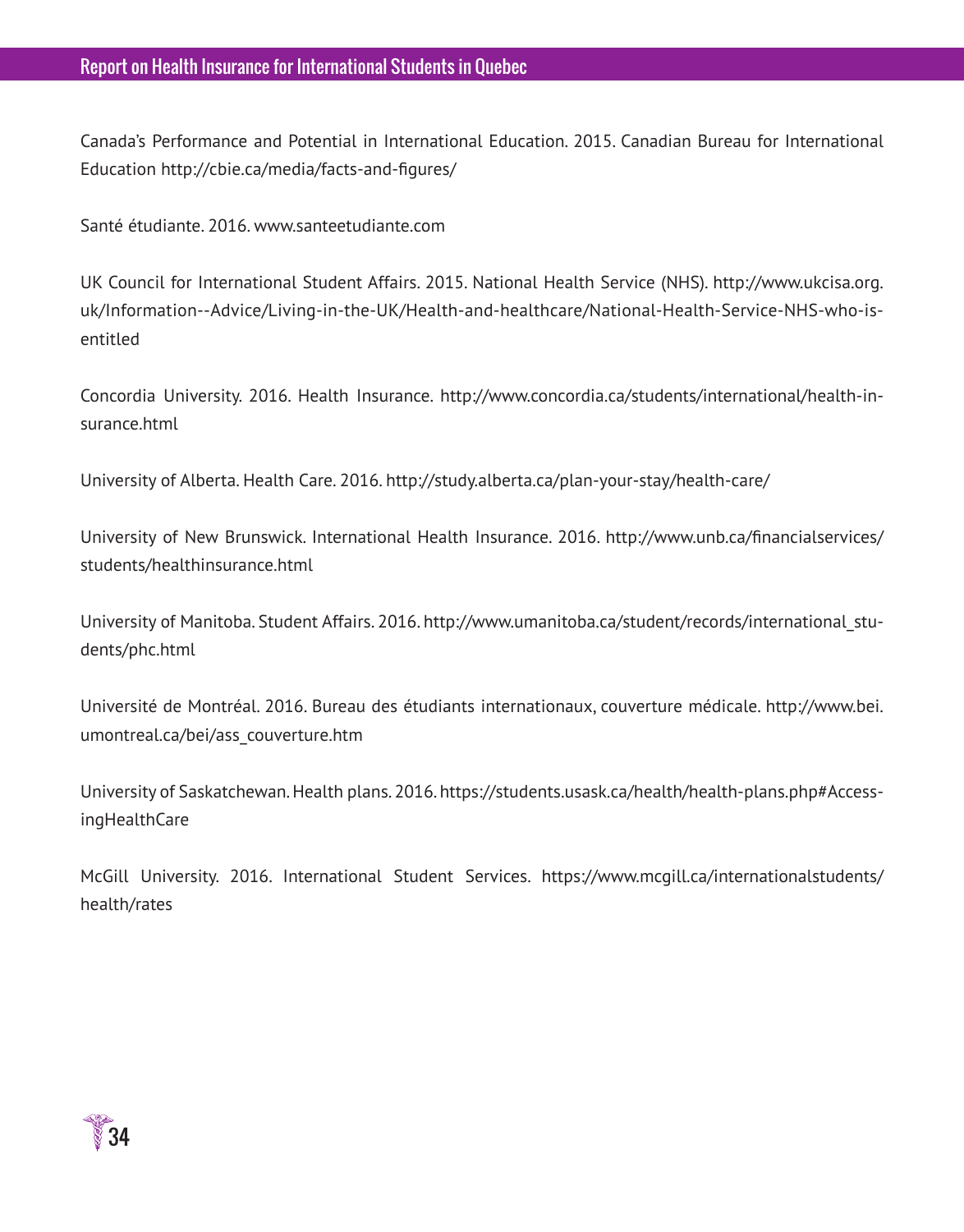35

## Annex 1: Questionnaire for International Students Enrolled in a Quebec University

1. Are you an international student? (Specify your country of origin if possible (optional))

2. During what period were you an international student? What university are you attending?

3. Do you feel that you understand the content of your insurance policy well, particularly as regards your rights and obligations under it?

4. Do you feel that the fees you pay are representative of the services offered by your insurer?

5. Have you used the health insurance system in Quebec during your studies? If yes, approximately how many times?

6. Do you have a specific case of medical services that your insurer refused to cover or treat?

7. Have you visited public clinics or private clinics? Why did you choose one over the other?

8. Have you faced any difficulties when using the health insurance system in Quebec? Please note that difficulties can be very variable (for example: booking available appointments, payment, not being recognized by the healthcare system, any sort of refusal, price, discrimination, medical cases not being recognized or approved by your insurer, etc.)

9. Do you believe that international students in Quebec have less rights than local students when it comes to accessing healthcare? If yes, why?

10. Could you recommend any improvements to the health insurance system offered to international students? Please provide details, if possible.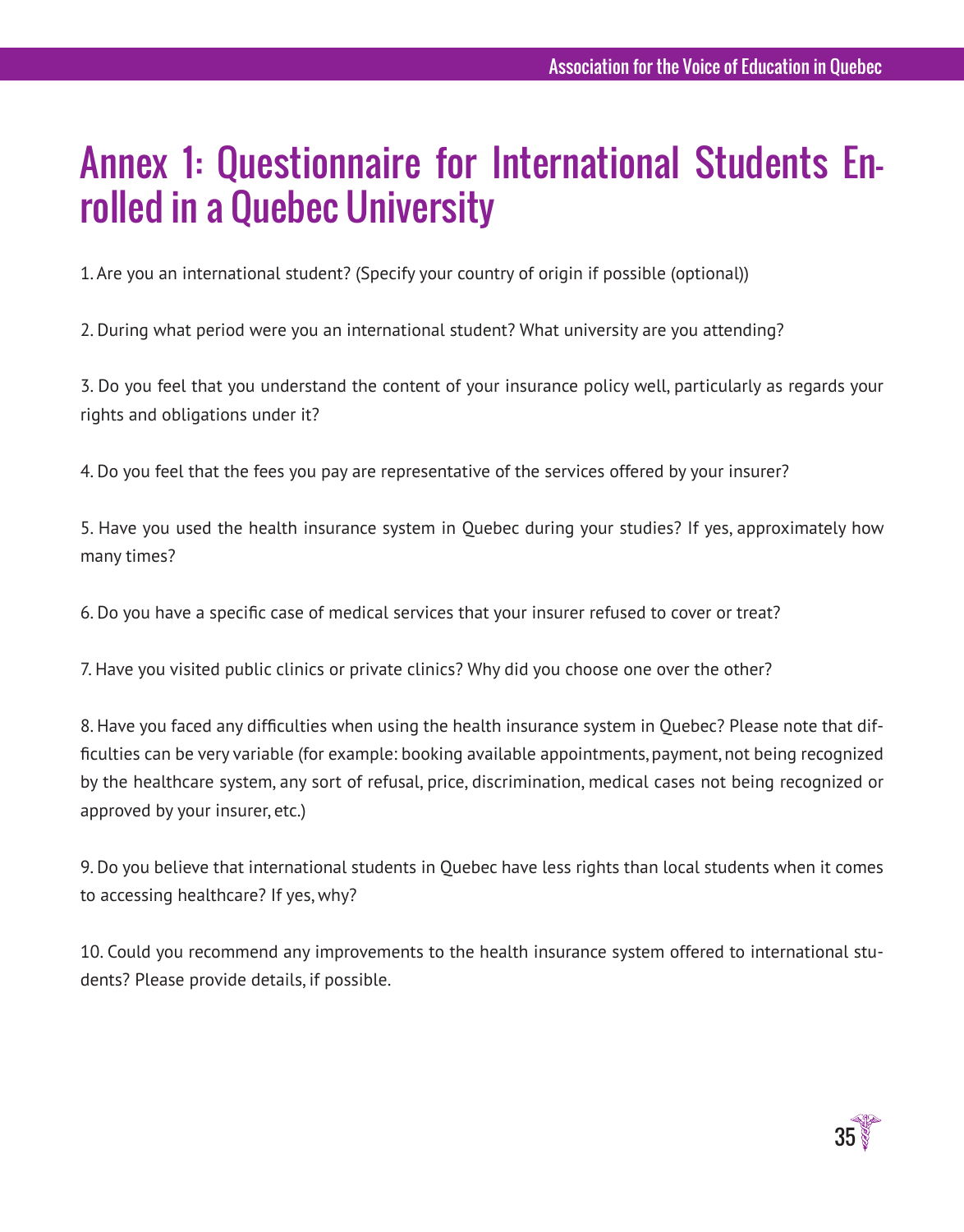## Annex 2 : Questionnaire for Individuals Responsible for International Students' Health Insurance Plans within the University

1. Have you received any complaints from international students about their health insurance over the past several years?

2. Do you believe that the current health insurance system is sufficient for international students' needs?

3. Have there been any recent changes to the health insurance offered to international students? If yes, what were they?

4. Do you believe that there should be a single health insurance plan offered to all of Quebec's international students, regardless of their university?

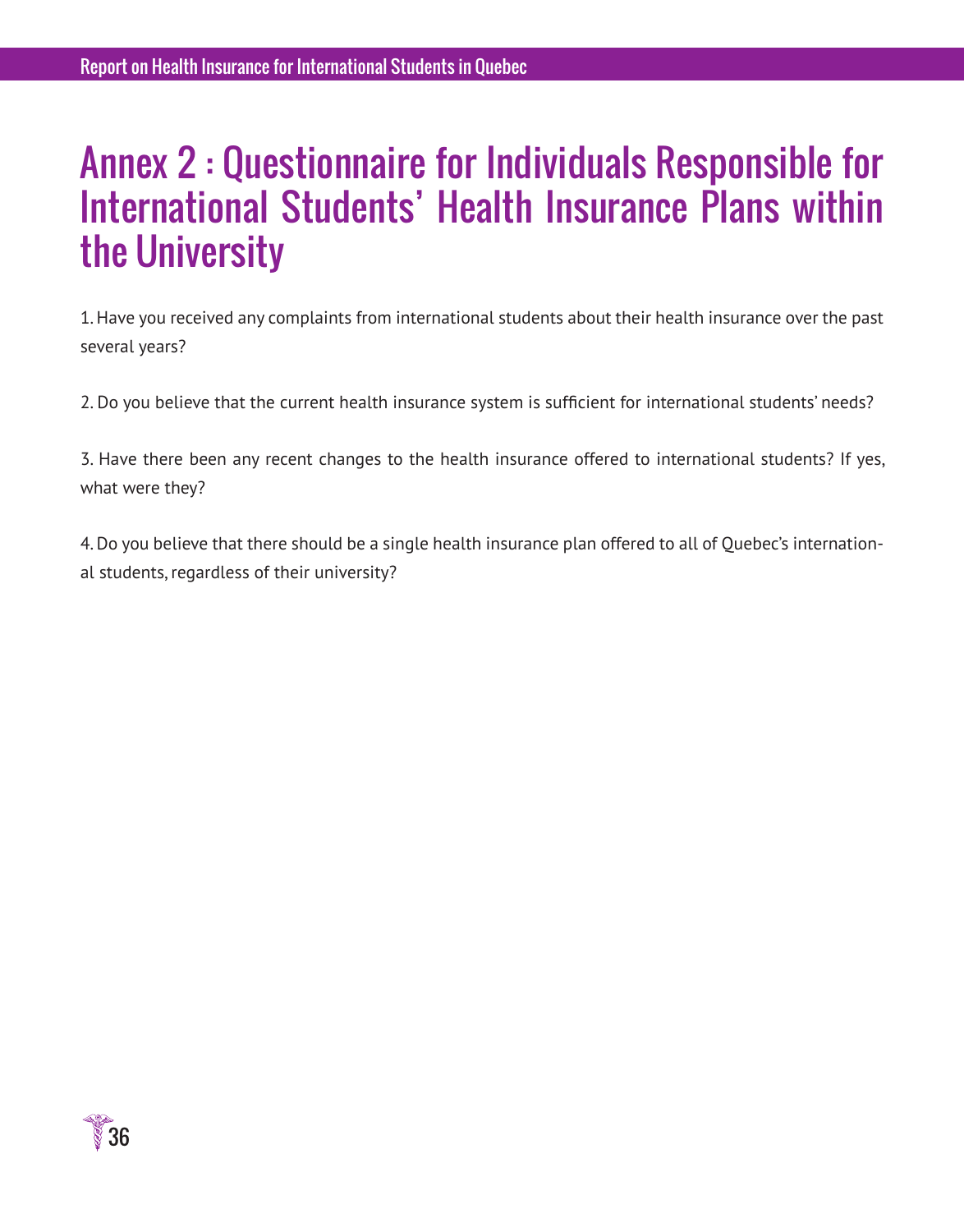